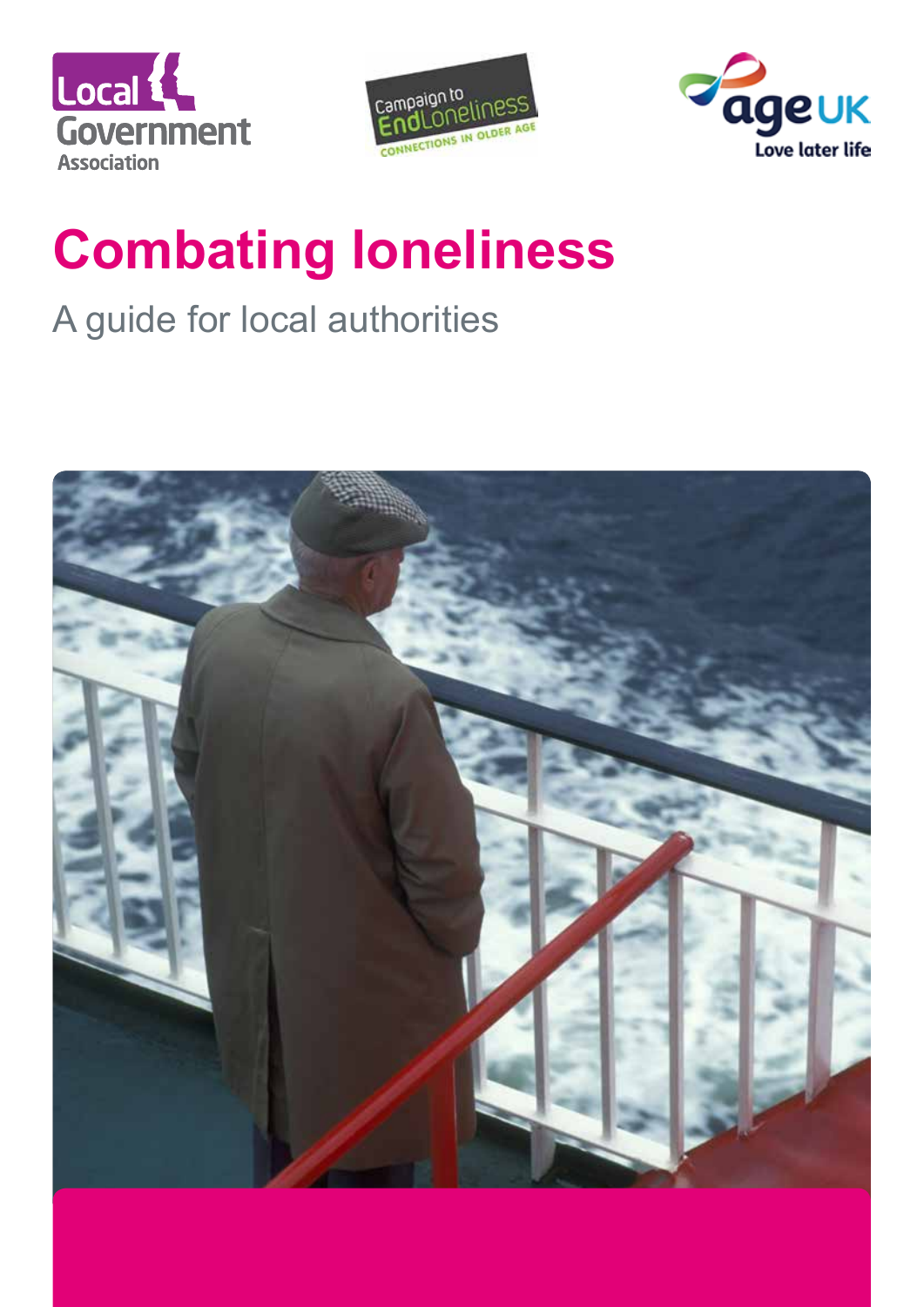# **Foreword**

There is growing recognition that loneliness is a serious problem, with far reaching implications, not just for individuals, but also for wider communities, which merits the attention of local authorities.

Whilst in the past, loneliness was sometimes viewed as a trivial matter, it is increasingly understood to be a serious condition which can affect a person's mental and physical health very detrimentally.

Acute loneliness has been consistently estimated to affect around 10-13 per cent of older people. Indeed, recent estimates place the number of people aged over 65 who are often or always lonely at over one million. While there are clear links between isolation and loneliness, it is important to make the distinction between the two.

The terms loneliness and social isolation are often used interchangeably, but it is possible for people to be isolated but not lonely and vice-versa.

But why is loneliness an issue of concern for local authorities? Apart from the general imperative for public services to do what they can to alleviate personal suffering and distress, there is also very strong evidence that loneliness can increase the pressure on a wide range of council and health services. It can be a tipping point for referral to adult social care and can be the cause of a significant number of attendances at GP surgeries.

A recent systematic review found that loneliness can increase the risk of premature death by 30 per cent and a study from Brigham Young University, in Utah, USA, revealed loneliness can be more harmful to health than smoking 15 cigarettes a day.

With an increasing number of older people facing a future paying for their own care and support services, or perhaps avoiding them if they feel they cannot afford them, loneliness could be an even bigger issue.

All of this takes place against a background of severe financial challenges facing councils in their delivery of adult social care. Providing direct statutory services is unlikely therefore to be an option in many cases.

The good news is that there are practical steps which councils can take to address the issue, and these are set out in this guide. There are many general activities and services which can help address isolation (cultural activities, drop in centres etc) – but there also needs to be a specific focus on addressing loneliness and some specialist mental health services for doing this.

In this guide, we set out a range of actions for effectively combating loneliness building on the latest evidence. The guide focusses on older people but we anticipate that the recommendations will be beneficial to other age groups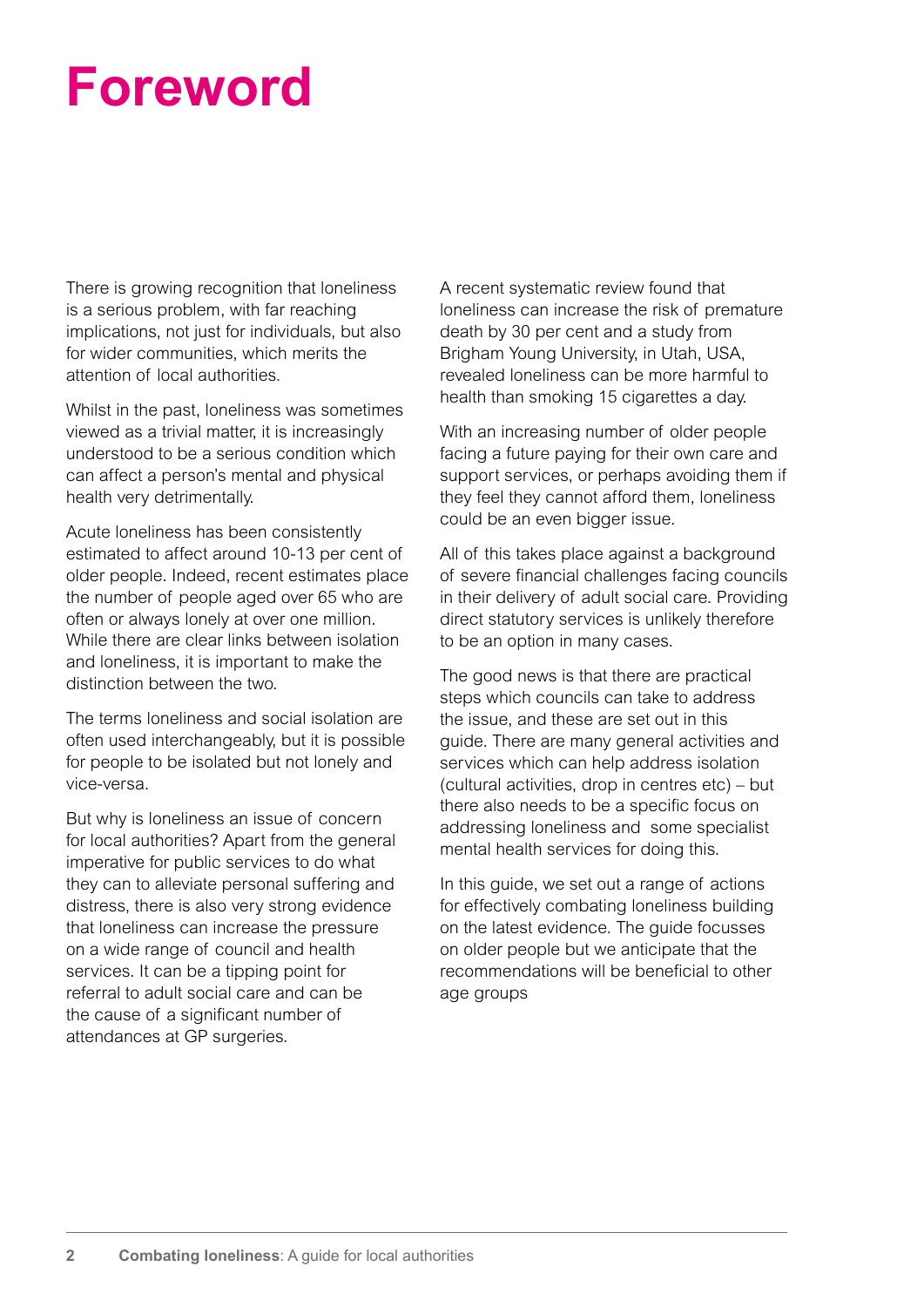Even at times of such austerity it should be possible to resource the required actions through some redirection and reprioritisation, and through galvanising capacity within local communities. Loneliness is a clear public health issue, with its incidence greatly affected by socioeconomic factors, and we therefore hope that health and wellbeing boards and council public health functions focus some of their attention on this important social issue.

For all these reasons we are very pleased to have been able to work so constructively in partnership with the Campaign to End Loneliness and Age UK to produce this guide.



**Councillor Izzi Seccombe** Chair, LGA Community Wellbeing Portfolio

## "A sad soul can kill you quicker, far quicker, than a germ"

**John Steinbeck**

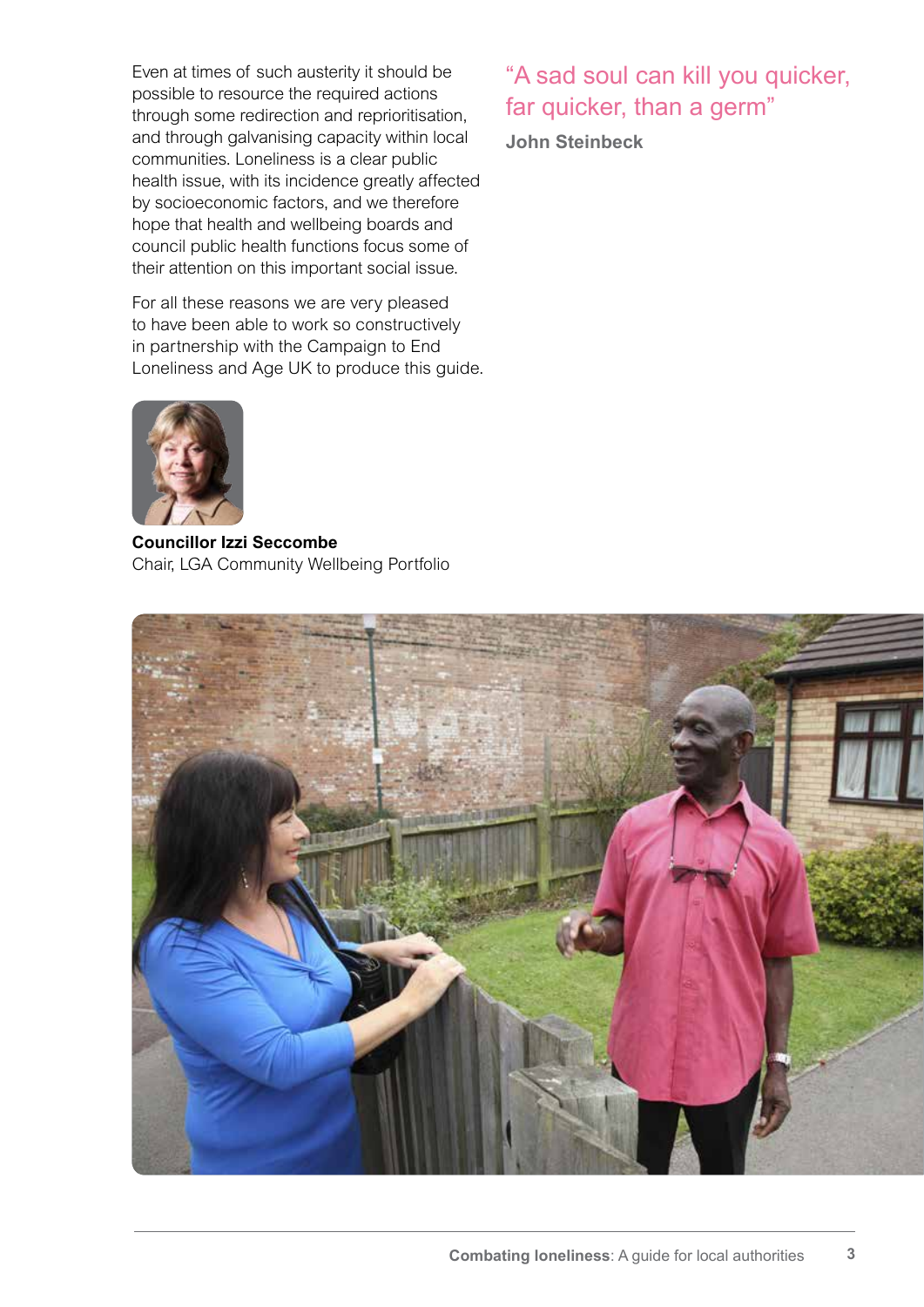# **Contents**

| <b>Combating loneliness: A summary</b>                       | 5  |
|--------------------------------------------------------------|----|
| Introduction                                                 | 6  |
| Framework for combating loneliness                           | 9  |
| A strategic approach to tackling loneliness                  | 10 |
| Raising awareness                                            | 11 |
| <b>Public health</b>                                         | 11 |
| Neighbourhood action                                         | 11 |
| Creating age friendly communities                            | 12 |
| A place-based approach – maximising the use of all resources | 13 |
| Evaluating your impact                                       | 14 |
| <b>Cost effectiveness</b>                                    | 14 |
| Addressing isolation through building community capacity     | 15 |
| Working with individuals                                     | 15 |
| Identifying and reaching those in need                       | 15 |
| Targeting the most lonely and isolated                       | 16 |
| First contact schemes – eyes and feet on the ground          | 17 |
| Using links to the health service                            | 17 |
| What services we have to offer?                              | 18 |
| <b>Transport and technology</b>                              | 19 |
| <b>Case studies</b>                                          | 21 |
| Where to get more information                                | 31 |
| Useful research                                              | 32 |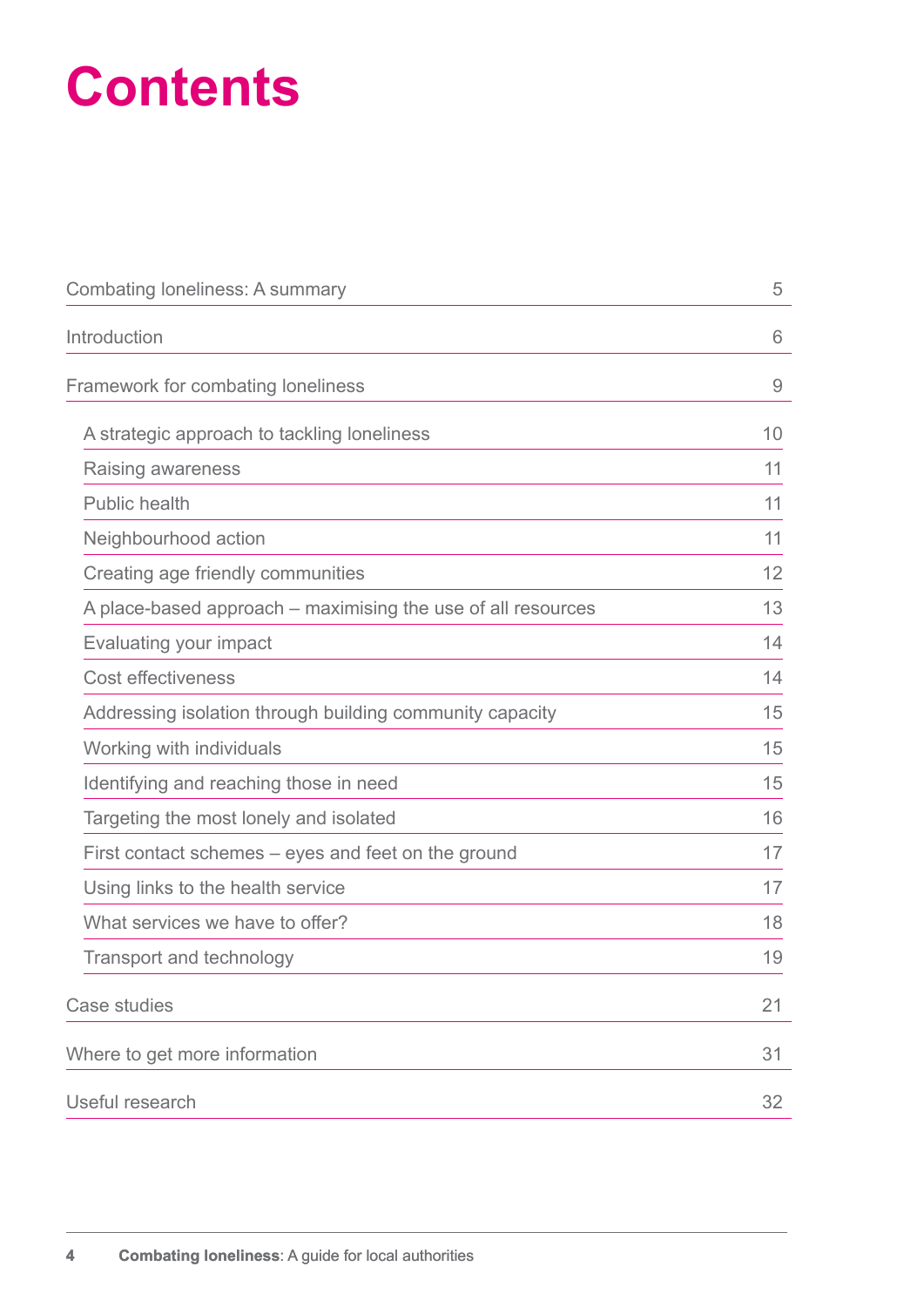# **Combating loneliness:**  A summary

### **Key messages**

- Loneliness is a significant and growing issue for many older people.
- Its impacts are devastating and costly with comparable health impacts to smoking and obesity.
- Loneliness is amenable to a number of effective interventions, which are often low cost, particularly when voluntary effort is harnessed.
- Taking action to address loneliness can reduce the need for health and care services in future.
- Effective action to combat loneliness is best delivered in partnership.
- Action to combat loneliness should take place in the context of a wider strategy to promote older people's wellbeing.
- Many GP consultations may have loneliness at the root of the problem.

### **Recommendations for action**

- Consider 'addressing loneliness' as an outcome measure of council strategies – including the Joint Strategic Needs Assessment (JSNA) and the Joint Health and Wellbeing Strategy (JHWS).
- Work at the neighbourhood level, to understand and build on existing community capacity and assets.
- Recognise and respond to individual needs and circumstances by both making sure general services are geared up to meet the needs of those who are lonely, as well as providing specific interventions as required.
- Pooling resources, and intelligence across organisations and developing new partnerships may increase the benefits for those who are hard to reach or isolated.
- Do a local needs assessment or intelligence report.
- Use the loneliness framework from 'Promising Approaches to Reducing Loneliness and Isolation'1 guide produced by the Campaign to End Loneliness and Age UK.
- Use the Joseph Rowntree Foundation (JRF) Loneliness Resource Pack to inform action.

### **First steps**

- Engage with other partners loneliness is a multi-faceted issue and effective responses should be delivered in cross authority partnerships including the voluntary and community sectors.
- Define the local loneliness issue understand the nature of the problem and who is at risk in your area. This could be informed by the local JSNA or JHWS.
- Agree a plan of action to reduce loneliness, and a way of measuring progress over time.
- Involve older people, including those experiencing or at risk of loneliness, in mapping local assets, determining responses, and co-producing solutions.
- Consider the significant role of councillors and their understanding of the local area and support that may be available.

Age UK and the Campaign to End Loneliness. Promising approaches to reducing loneliness and isolation in later life. Available: [www.campaigntoendloneliness.org/wp-content/](http://www.campaigntoendloneliness.org/wp-content/uploads/Promising-approaches-to-reducing-loneliness-and-isolation-in-later-life.pdf) [uploads/Promising-approaches-to-reducing-loneliness-and](http://www.campaigntoendloneliness.org/wp-content/uploads/Promising-approaches-to-reducing-loneliness-and-isolation-in-later-life.pdf)[isolation-in-later-life.pdf](http://www.campaigntoendloneliness.org/wp-content/uploads/Promising-approaches-to-reducing-loneliness-and-isolation-in-later-life.pdf)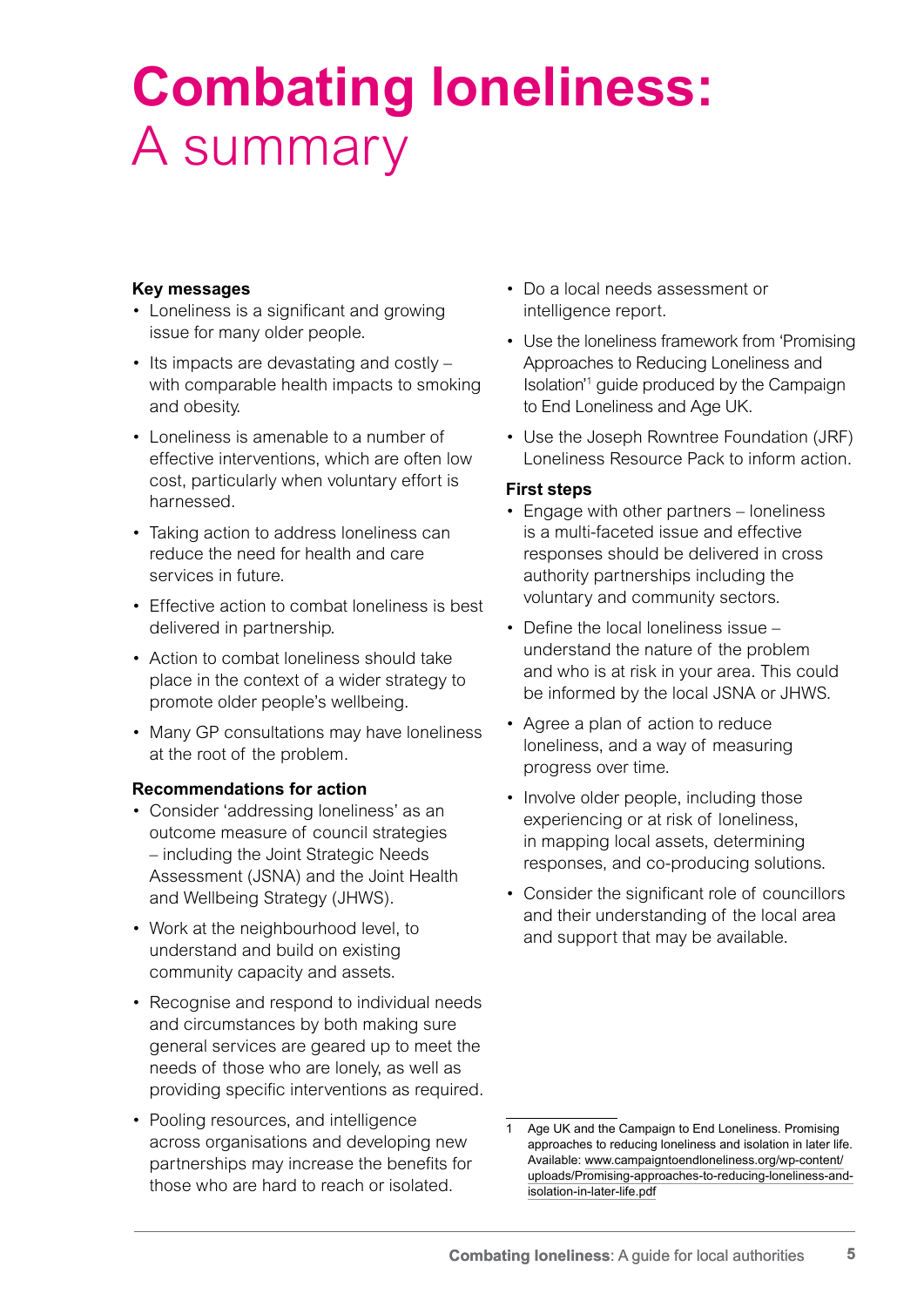# **Introduction**

This document has been produced by the Local Government Association (LGA), Age UK and the Campaign to End Loneliness, to guide those interested in taking action at a local level to combat loneliness. It offers a brief summary of key research on the issue of loneliness, and some practical steps every local authority, working in collaboration with other local partners, can take to tackle the problem. These practical steps are illustrated by case studies drawn from around the country.

# What is loneliness?

Whilst loneliness is often associated with social isolation, it is important to understand that these two concepts, though linked, are separate. Loneliness is a subjective state – a response to people's perceptions and feelings about their social connections – rather than an objective state.

Academic research is clear that preventing and alleviating loneliness is vital to enabling older people to remain as independent as possible. Lonely individuals are more likely to:

- visit their GP, have higher use of medication, higher incidence of falls and increased risk factors for long term care (Cohen, 2006)
- undergo early entry into residential or nursing care (Russell et al, 1997)
- use accident and emergency services independent of chronic illness. (Geller, Janson, McGovern and Valdini, 1999).

It is possible for individuals to be lonely, but not isolated, or isolated, but not lonely. Therefore loneliness requires a more subtle response, often going beyond efforts simply to maintain number, or frequency, of social connections. Loneliness takes a number of forms.

A distinction is often drawn between social loneliness and emotional loneliness, so that 'emotional loneliness is the absence of a significant other with whom a close emotional attachment is formed (eg a partner or best friend) and social loneliness is the absence of a social network consisting of a wide or broad group of friends, neighbours and colleagues'.2 Loneliness can be a chronic condition which is exacerbated with advancing age, or a condition which flares up in later life in response to life events.

# How prevalent is loneliness?

Research over decades has found a fairly constant proportion (10-13 per cent) of older people feeling lonely often or always. Over the same time period, there has been a growing percentage of older people who sometimes feel lonely. As populations age, ever more individuals are likely to be lonely. Recent estimates place the number of people aged over 65 who are often or always lonely at over one million. Key risk factors for loneliness include being in later old age (over 80 years), on a low income, in poor physical or mental health, and living alone or in isolated rural areas or deprived urban communities.

[www.southglos.gov.uk/documents/about loneliness.pdf](https://www.southglos.gov.uk/documents/about loneliness.pdf)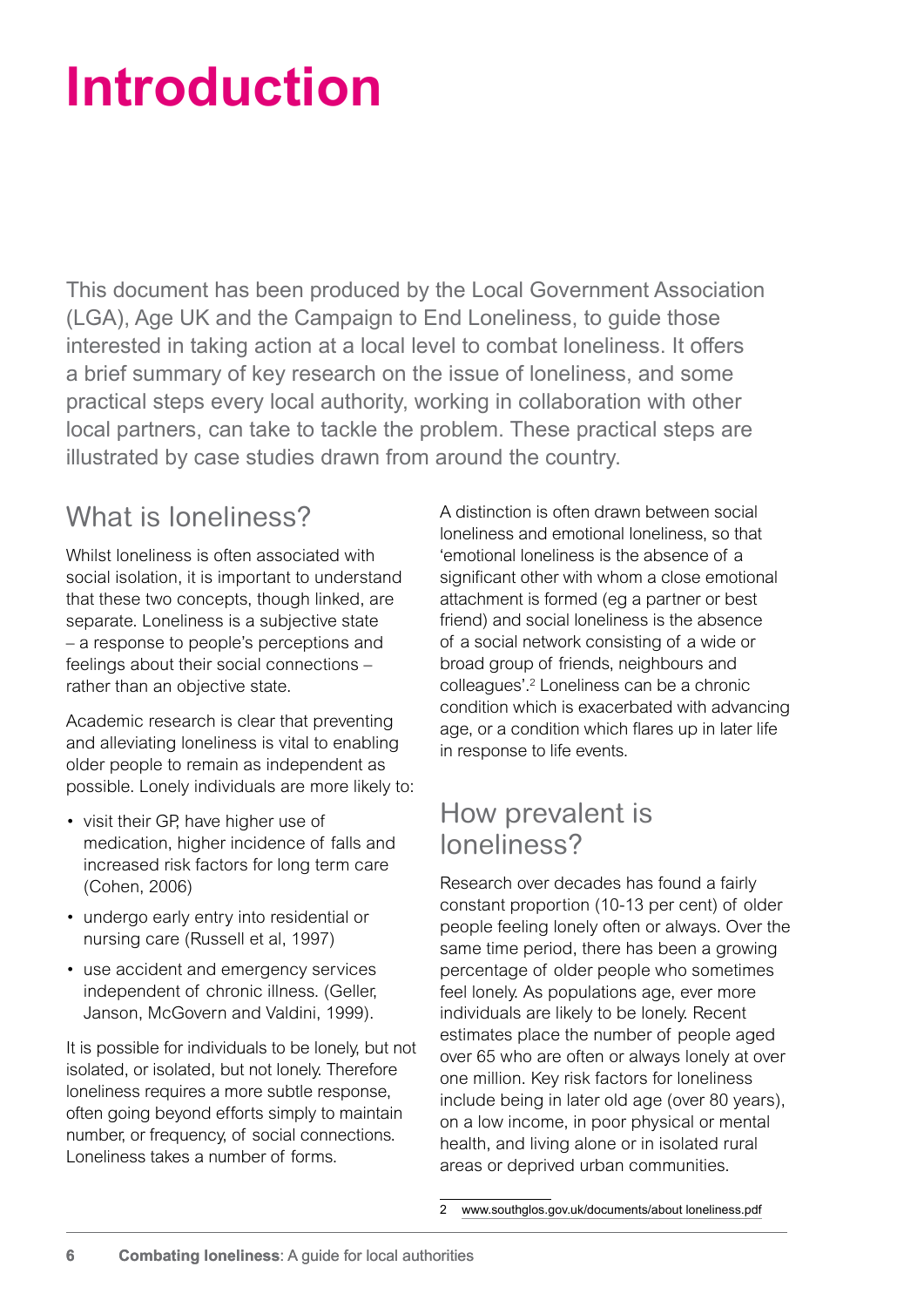The population that is socially isolated, and therefore at risk of loneliness, is considerable. Recent studies show that:

- over 1 million older people say they are always of often feel lonely<sup>3</sup>
- 12 per cent of older people feel trapped in their own home<sup>4</sup>
- 6 per cent of older people leave their house once a week or less<sup>5</sup>
- 17 per cent of older people are in contact with family, friends and neighbours less than once a week, and 11 per cent are in contact less than once a month $6$
- over half (51 per cent) of all people aged 75 and over live alone<sup>7</sup>
- a recent systematic review found that loneliness can increase the risk of premature death by 30 per cent<sup>8</sup>.

Studies have found that, aside from age, several other factors are associated with loneliness. These include living alone, never being married, widowhood, support network type, poor health, cognitive impairment or poor mental health.

These factors are common and often overlap in older age, giving a rationale to provide particular support to those going through the changes and transitions of growing older that might lead to loneliness. Loneliness has wide reaching implications for both the individual experiencing it and their community. With an ageing population and an increase in the numbers of people living alone loneliness is becoming more prevalent

# Why tackle loneliness?

The links between loneliness and poor health are well established. In their 2012 review of the evidence on loneliness and

- 3 TNS survey for Age UK, April 2014
- 4 TNS survey for Age UK, April 2014
- 5 Age UK Loneliness Evidence Review. July 2014

**ONS 2010** 

social isolation, the Social Care Institute for Excellence highlighted that being lonely has a significant effect on individuals' health.

It is associated with higher blood pressure and depression, and leads to higher rates of mortality-comparable to those associated with smoking and alcohol consumption. It is also linked to higher incidence of dementia, with one study reporting a doubled risk of Alzheimer's disease in lonely people compared with those who were not lonely. As a result of these health impacts, lonely individuals tend to make more use of health and social care services, and are more likely to have early admission to residential or nursing care.

Tackling loneliness is, therefore, relevant to a number of important agendas for local authorities, in particular public health. Councils should ensure that loneliness is recognised as a public health issue, and, if appropriate, is proposed as a priority for health and wellbeing boards.

Tackling loneliness not only alleviates the suffering, and improves the quality of life, of individuals, but it also brings wider benefits to local communities. For example tackling loneliness can reduce the demand for costly health, care and other interventions and, by reconnecting individuals to their communities, it can give renewed access to older people's economic and social capital.

Whilst hard cost benefit analysis of loneliness is still scarce, existing data indicates good returns on investment. Given the high cost of the health, social care and other services required by lonely individuals if their circumstances are not addressed, there is a strong case for investment in this area, particularly given the relatively low cost of many effective interventions.

Gloucestershire Village and Community Agents, a scheme to identify the most lonely and isolated resulted in savings to Gloucestershire health and social care services totalling £1.2 million, with every £1 that the scheme cost, the return on investment is calculated to be £3.10.

<sup>6</sup> Campaign to End Loneliness Evidence research (Victor et Al, 2003

<sup>8</sup> Holt-Lunstad J, Smith TB, Baker M, et a.l'Loneliness and Social Isolation as Risk Factors for mortality – a Meta Analytic review. Perspectives on Psychology. 2015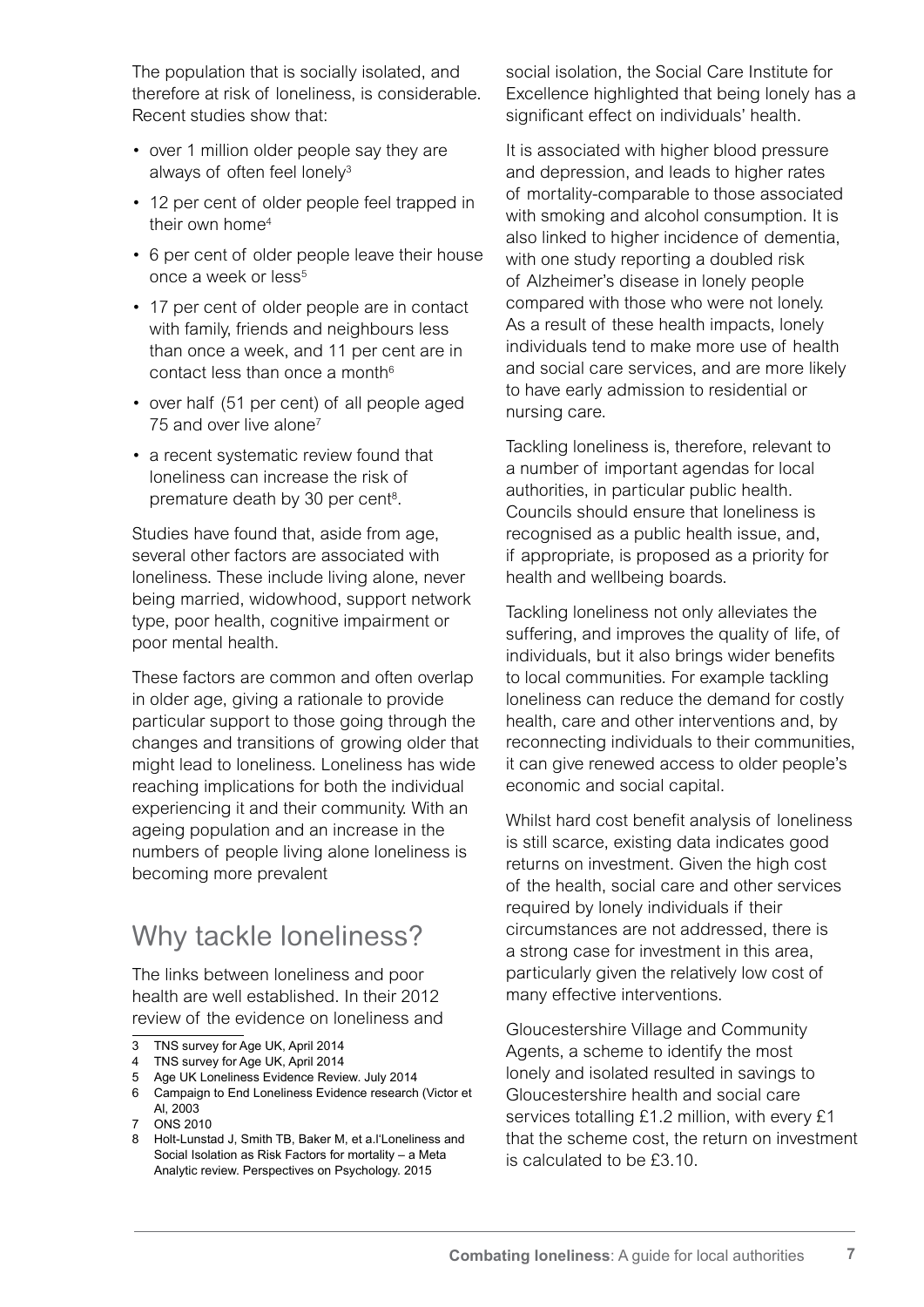Recent work undertaken by Age UK Herefordshire and Worcestershire found that Social Impact Bonds can be a useful way to fund and test innovative ways of identifying and supporting those suffering from loneliness<sup>9</sup>

Interventions in the area of loneliness have long been carried out in partnerships between statutory and voluntary organisations, and have involved harnessing substantial amounts of voluntary effort.

Investments to combat loneliness need not be onerous, as often they are a case of ensuring better targeting of existing resources, or working with local organisations and local communities to galvanise and direct existing capacity.

As the examples above show, pooling resources across statutory and voluntary organisations can increase the benefits for those hardest to reach, and offers a cost effective solution in straitened financial times. Further inventive partnerships should therefore be encouraged.



9 [https://www.socialfinance.org.uk/resources/publications/](https://www.socialfinance.org.uk/resources/publications/investing-tackle-loneliness-discussion-paper) investing-tackle-loneliness-discussion-paper

"Individuals who are socially isolated are between two and five times more likely than those who have strong social ties to die prematurely."

**Michael Marmot (2010) – Fair Society, healthy Lives (The Marmot Review)**

Health and wellbeing boards should be mindful of the serious nature of loneliness and its impact on wider health and wellbeing. Loneliness can be properly understood as a public health concern: it is correlated with socio-economic deprivation, housing status, and societal factors, and is highly amenable to interventions at a population level as well as individual level.

A significant number of directors of public health teams take the lead on loneliness and social isolation within their local authorities.

Also there are a number of policy levers that we should be drawing attention to. For example, addressing loneliness has been endorsed as a key form of prevention of social care needs in the Government's Care Act guidance, and was recognised by the Kings Fund as a way of making best use of the Better Care Fund. More information and policy briefings can be found in the Campaign to End Loneliness' online guidance: [campaigntoendloneliness.org/guidance/policy](http://campaigntoendloneliness.org/guidance/policy-landscape/)[landscape/](http://campaigntoendloneliness.org/guidance/policy-landscape/)

It is clear that early intervention has a preventative effect, and in turn brings significant savings. Recognising loneliness and social isolation as both a cause and consequence of wider ill-health, is important, as is understanding the potential of effective loneliness interventions to bring wider benefits such as increased physical activity, and renewed emotional resilience.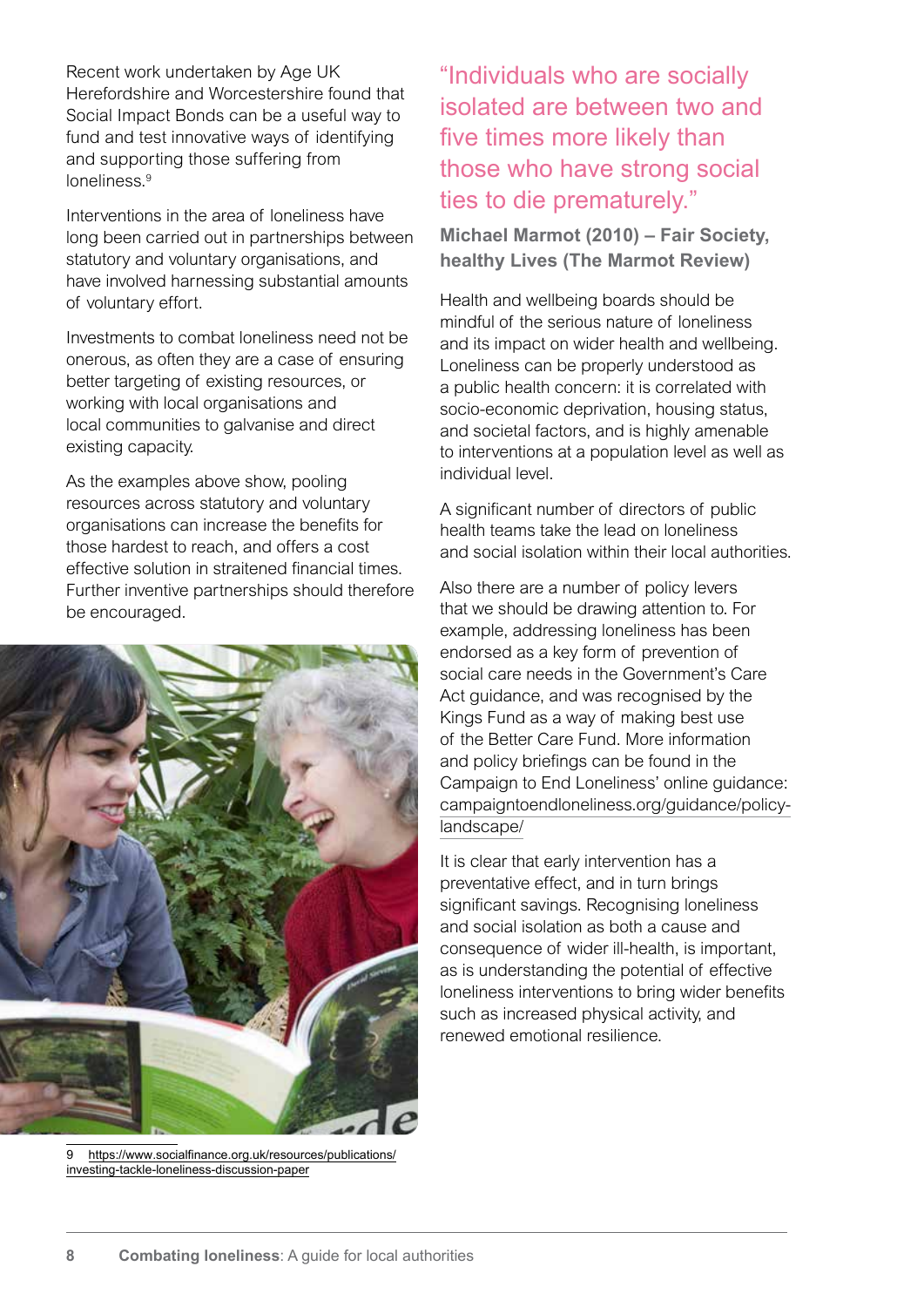# **A framework for combating loneliness**

The Campaign to End Loneliness and Age UK have developed a framework<sup>10</sup> to tackle loneliness. The framework features four distinct categories of intervention that could be put in place to provide a comprehensive local system of services to prevent and alleviate loneliness:

#### **Foundation Services**

that reach lonely individuals and understand their specific circumstances to help them find the right support.

#### **Gateway Services**

like transport and technology that act as the glue that keeps people active and engaged, and makes it possible for communities to come together.

### **Direct Interventions**

that maintain existing relationships and enable new connections – either group-based or oneto-one support, as well as emotional support services.

In developing these services, commissioners should consider what **Structural Enablers**  are needed in their communities to create the right conditions for ending loneliness, such as volunteering, positive ageing and neighbourhood approaches.



10 [www.campaigntoendloneliness.org/wp-content/uploads/Promising-approaches-to-reducing-loneliness-and-isolation-in-later-life.pdf](http://www.campaigntoendloneliness.org/wp-content/uploads/Promising-approaches-to-reducing-loneliness-and-isolation-in-later-life.pdf)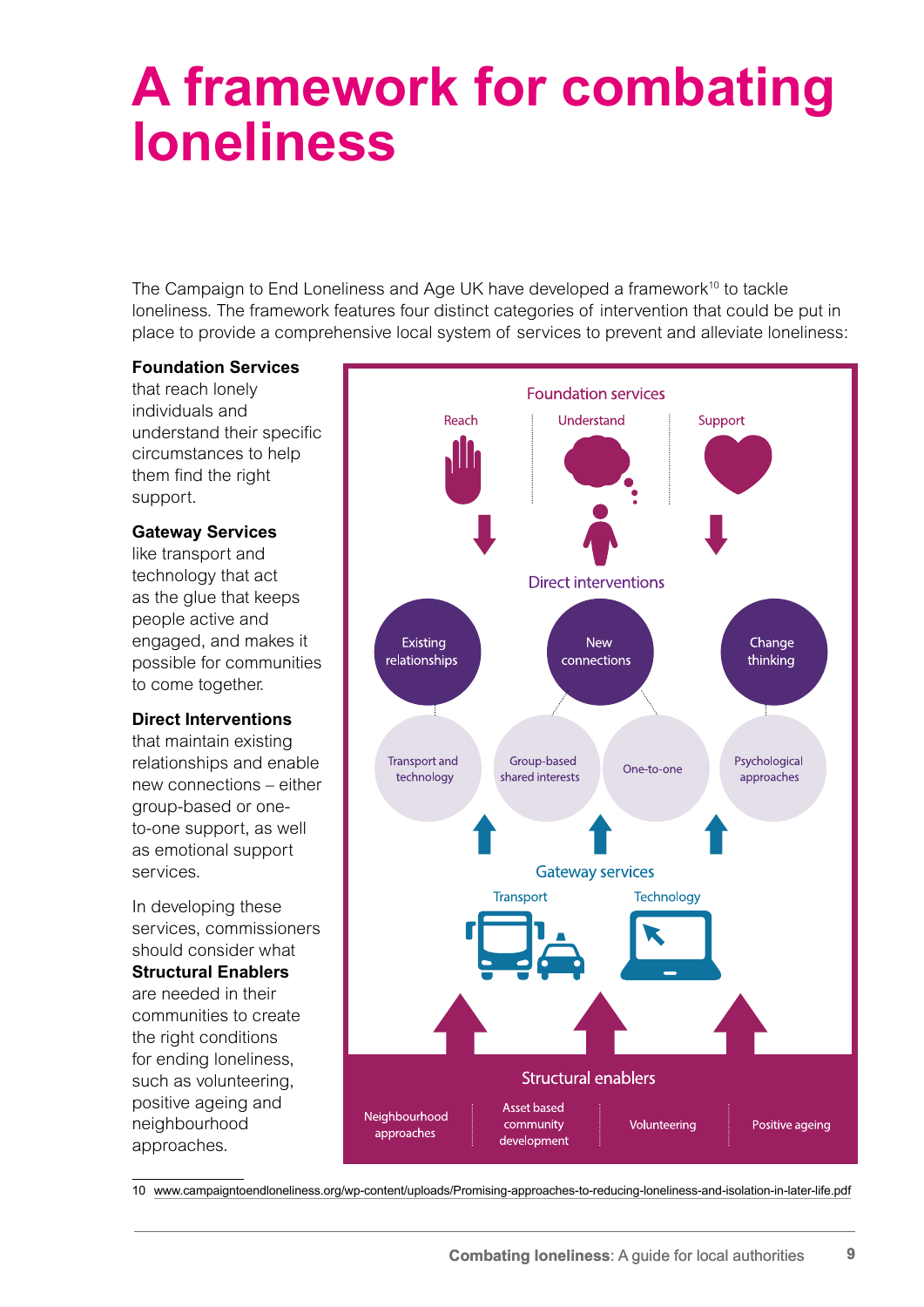Given the multifaceted nature of the issue, strategies to end loneliness are most effective when they are undertaken in partnerships which reach across local authorities, and into other agencies, and as part of a strategic approach to the wider issues facing older people. The nature of the loneliness challenge should be explicitly understood, and practical steps to tackle the problem should be identified at the strategic level across the authority and at the levels of the neighbourhood and the individual.

This publication will aim to build on the main sections of the framework and provide a useful check for adult social care, clinical commissioning groups and public health teams when planning how to address the loneliness experienced by older people in their local populations.

### Online guidance

The Campaign to End Loneliness' online resource, Loneliness and Isolation: Guidance for Local Authorities and Commissioners is regularly updated with factsheets, templates, case studies and videos on how to deliver the interventions set out in this framework. Visit their guidance:

[www.campaigntoendloneliness.org.uk](http://www.campaigntoendloneliness.org.uk)

The remainder of this guide focuses on action to combat loneliness specifically, recognising that, whilst many general activities and services can help address isolation (for example cultural activities, drop in centres etc), to be most effective some will need to be targeted differently, or delivered in new ways. And, in many areas, additional specialist services will be needed to address some of the specific issues facing lonely individuals. As the case studies throughout this document show, when providers take time to understand and address the loneliness challenge, innovative services can be developed.

In taking forward action to combat loneliness local authorities should be mindful of the need to establish a clear definition of loneliness, to inform how services are set up and evaluated.

In particular, attention should be paid to the distinction between loneliness and social isolation, ensuring that the nature of loneliness as a subjective response to the lack, or low quality, of social contact, rather than an objective state, is properly taken into account.

# A strategic approach to tackling loneliness

Initiatives to combat loneliness will be most effective if they are built into an overarching strategy for promoting older people's wellbeing with brings together actors from across the local authority and other local agencies, explicitly recognises the issues of loneliness and social isolation, and sets out clear steps to tackle them.

Building the issues of loneliness and isolation into an overarching strategy will require a number of actions, including:

- research/data analysis to understand the extent of loneliness and isolation within the community
- engagement with older people, including as far as possible those experiencing, or at risk of loneliness, to assess the issue and identify and coproduce solutions
- relationships across the local authority and beyond to bring together all those who can make a difference to loneliness and isolation, including health and social care, information and advice, housing, leisure providers and voluntary and community organisations
- a top-to-bottom commitment to tackling loneliness, with clear objectives and actions set out at all levels from elected members and chief officers, to community projects and front line staff.

<sup>11</sup> [campaigntoendloneliness.org/guidance/](http://campaigntoendloneliness.org/guidance/)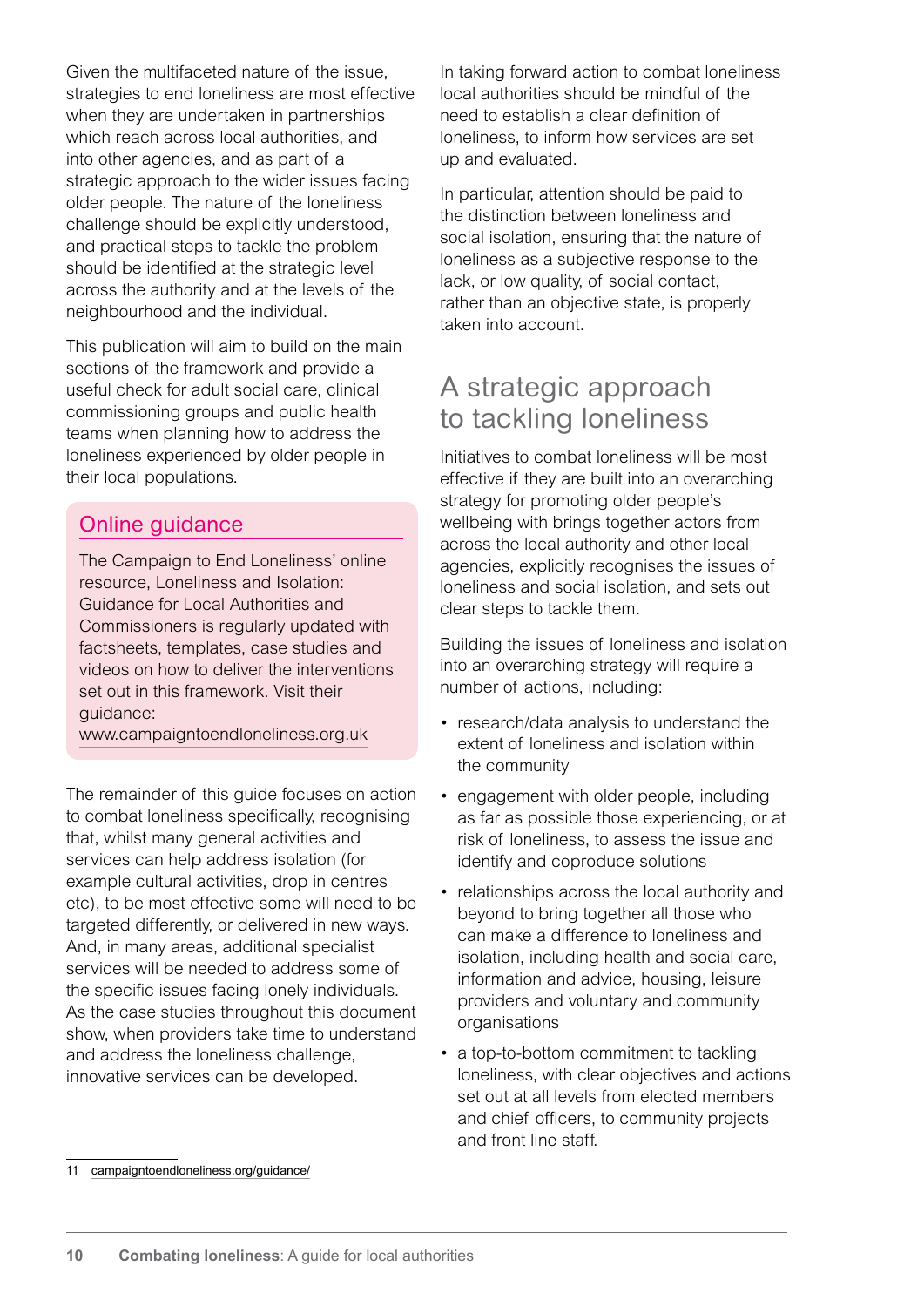## Raising awareness

Central to success in tackling loneliness, are efforts to improve awareness of the issue, both among professionals, and older people themselves, reducing the stigma of speaking up about what can seem a deeply personal issue and ensuring that local services understand the role they can play in combating loneliness.

# Public health

Public health is changing, the focus from treating sickness to actively promoting health and wellbeing there is potential to increase the focus on older people, and to ensure that loneliness is recognised as a priority.

Public health interventions designed to address other key health challenges facing older people can, if properly targeted, also impact loneliness and social isolation. Conversely, failure to recognise the extent of loneliness and to provide services in a way that is sensitive to this issue can limit efficacy of broader health interventions.

For example:

- efforts to increase physical activity to meet new guidelines for activity among the over 50s also create opportunities to increase social interactions and build social networks
- efforts to tackle drug and alcohol misuse can be more effectively targeted if loneliness is recognised as a potential contributing factor
- health screening and preventative interventions can be capitalised upon to also identify, and address, or build resilience to, loneliness and isolation
- falls prevention programmes can be understood as not just a means of reducing costly hospital admissions, but also an opportunity to maintain mobility and existing social connections.

### All the lonely people: Social isolation and loneliness in County Durham

The Director of Public Health at Durham County Council in her annual report in 2014 focussed on the single theme of social isolation.

https://democracy.durham.gov.uk/ documents/s48104/Item%2016%20-% 20Appendix%203%20-%20DPH% [20Annual%20Report%20-%20All%20the%](https://democracy.durham.gov.uk/documents/s48104/Item%2016%20-%20Appendix%203%20-%20DPH%20Annual%20Report%20-%20All%20the%20Lonely%20People%20Social%20Isolation%20and%20Loneliness%20in.pdf) 20Lonely%20People%20Social% 20Isolation%20and%20Loneliness% 20in.pdf

# Neighbourhood action

Neighbourhood-level responses to loneliness are vital, as research has shown the importance of communities in either protecting people from, or exacerbating, loneliness. Neighbourhood action will be particularly important in building and harnessing communities' own capacity to tackle loneliness.

Activity at the neighbourhood level should flow from authority-wide strategy, and should involve a tailored approach, dependent on local circumstances and recognising the particular assets and challenges present in each community.

Supporting neighbourhoods to build their resilience to loneliness makes good sense. Research demonstrates that older people spend more time in their immediate neighbourhood and often feel a higher degree of commitment to their neighbourhood, making the immediate locality an extremely significant influence on their wellbeing.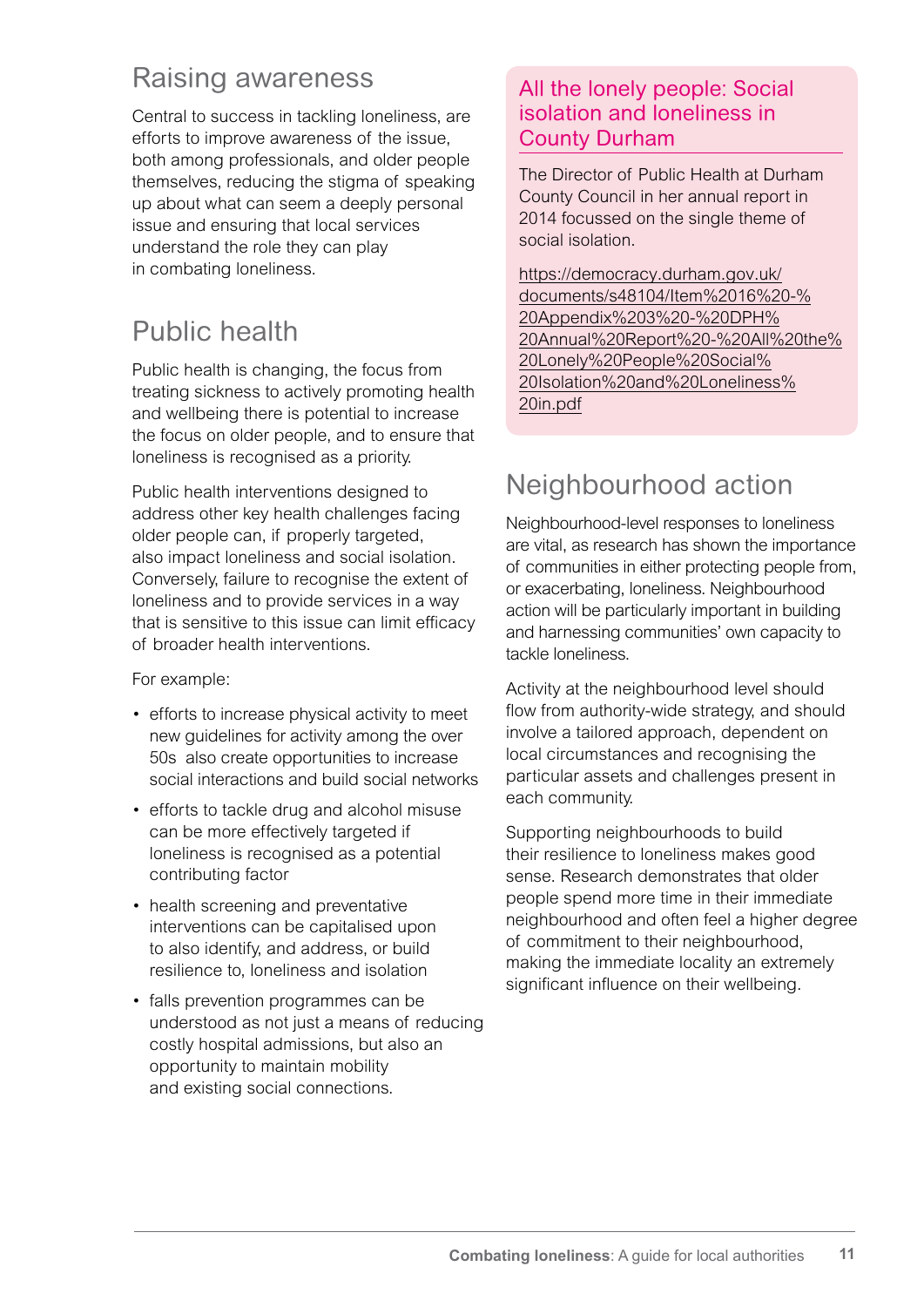### Loneliness and social isolation among older people in rural North Yorkshire

This piece of work built on a survey about loneliness and social isolation among older people in rural North Yorkshire, carried out by North Yorkshire Older People's Partnership Board (NYOPPB) in 2009

[php.york.ac.uk/inst/spru/research/summs/](http://php.york.ac.uk/inst/spru/research/summs/loneliness.php) [loneliness.php](http://php.york.ac.uk/inst/spru/research/summs/loneliness.php)

# Creating age friendly communities

Applying an age-friendly lens to place-based policies can help to combat loneliness. Given the issues of frailty and loss of mobility, common problems with transport and the reduced tendency to move to new areas as we age, older people's lives are more affected by their local environment than some other age groups. Conditions within localities can either increase the risk of loneliness, or help to combat it.

Research shows that small interventions to improve the physical environment of neighbourhoods, the services available, and way people within neighbourhoods interact can make them more conducive to healthy independent ageing. The characteristics found to have a positive impact on older people are increasingly being understood and defined as age friendly communities.

The World Health Organisation's Age Friendly Cities initiative was the product of a global effort to identify the key features of an age friendly community. The UK now has its first designated age friendly city, in Manchester, and many other areas are taking steps to improve their communities.

### **Creating age-friendly communities requires action in three key domains:**

- Action on places: including improving the availability of public meeting places and green spaces; providing public seating, improving pavements to reduce the risk of falls; and improving street safety with measures such as street lighting and other community safety initiatives.
- Action for people: including facilitating local social activities; encouraging intergenerational contact; ensuring local people have a voice in local decision making, for example through ward assemblies; and encouraging volunteering and neighbourliness.
- Action on services: including ensuring local bus services and community transport go to the places older people want, at times they want to travel.
- Improving parking: particularly for those with restricted mobility; providing accessible facilities, such as libraries, clean public toilets; ensuring local shops and services are within reach; and providing local sources of information and advice.

By addressing issues in these three key domains authorities can ensure they maximise opportunities for older people to remain socially connected, and reduce the risks of isolation and loneliness.

Successful efforts to improve localities start with listening to older people and engaging them in how to improve quality of life in their local neighbourhood. To ensure that social isolation and loneliness are addressed, these issues should be raised explicitly and authorities should seek, wherever possible, to include older people who are experiencing, or at risk of, loneliness in discussions. This can be done in the context of more general meetings in local areas focussed on developing a vision of how to make the locality more age friendly and socially inclusive.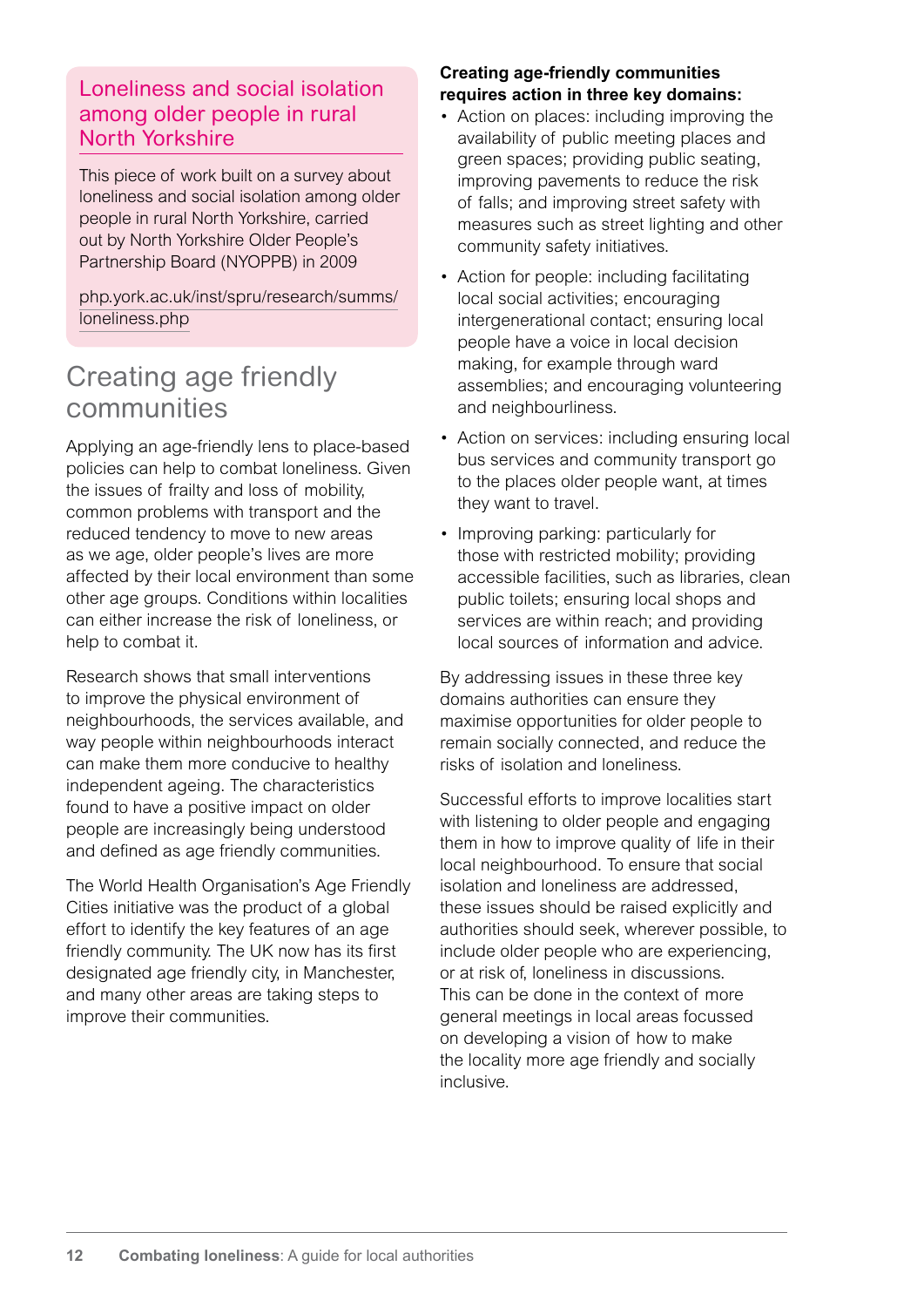### Age friendly Coventry

Coventry City Council, Age UK Coventry and Coventry University, have formed a partnership to plan and implement the World Health Organization (WHO) Age Friendly Cities (AFC) programme. The partnership works closely with Coventry Older Voices (an umbrella group of older people's groups).

Benefits of the programme include combining resources and aligning strands of work across the different organisations. Coventry University is working with researchers to develop and source funding and accessing partnerships internationally. Coventry City Council's contribution is led by the Cabinet lead for Health and Wellbeing, with support from public health and other departments to produce programmes to improve health and wellbeing for older people, for example, city centre interactive 'totem poles' with information targeted at older people. The programme also has partnerships with a variety of statutory and voluntary organisations across the city. Age UK Coventry has ensured representation and continuous dialogue with older people.

Following engagement: social participation, transport and communication and information were identified as initial priority areas for the city. The partnership oversee the monitoring of the action plan based on these priorities. For more information about Age Friendly Coventry please visit: www.coventry.gov.uk/downloads/ [file/17176/coventry\\_age\\_friendly\\_city](www.coventry.gov.uk/downloads/file/17176/coventry_age_friendly_city)

# A place-based approach – maximising the use of all resources

Loneliness initiatives will deliver best results if undertaken in the context of a wider place-based approach to neighbourhood challenges, bringing together all local actors and making the best use of existing capacity within the community. This means breaking down the silos between different agencies and looking at how to do things differently.

Three key actions are required:

- **Building up a picture of community assets** – particularly those assets which are likely to enhance older people's social interaction and resilience against loneliness. Taking an asset approach to communities requires a shift in mindset, from a deficit approach which focuses on problems, needs and deficiencies, to looking at capacity, skills, knowledge and resources, and building on these. Asset mapping exercises involve looking at the strengths and abilities of individuals within a community, as well as looking at community resources. There are a number of tried-and-tested approaches to assessing community assets including asset mapping, asset based community development, appreciative inquiry, participatory appraisal, and open space technology.
- **Regular discussions between local service providers and gatekeepers of resources** – in most areas this will include sheltered housing scheme managers, GP practice managers, schools, faith groups, voluntary organisations, and the fire service etc, alongside adult services. Meetings should have a specific focus on working out how to make better use of resources to secure outcomes for older people, with an emphasis on identifying gaps and avoiding duplication. This approach is already successfully being used.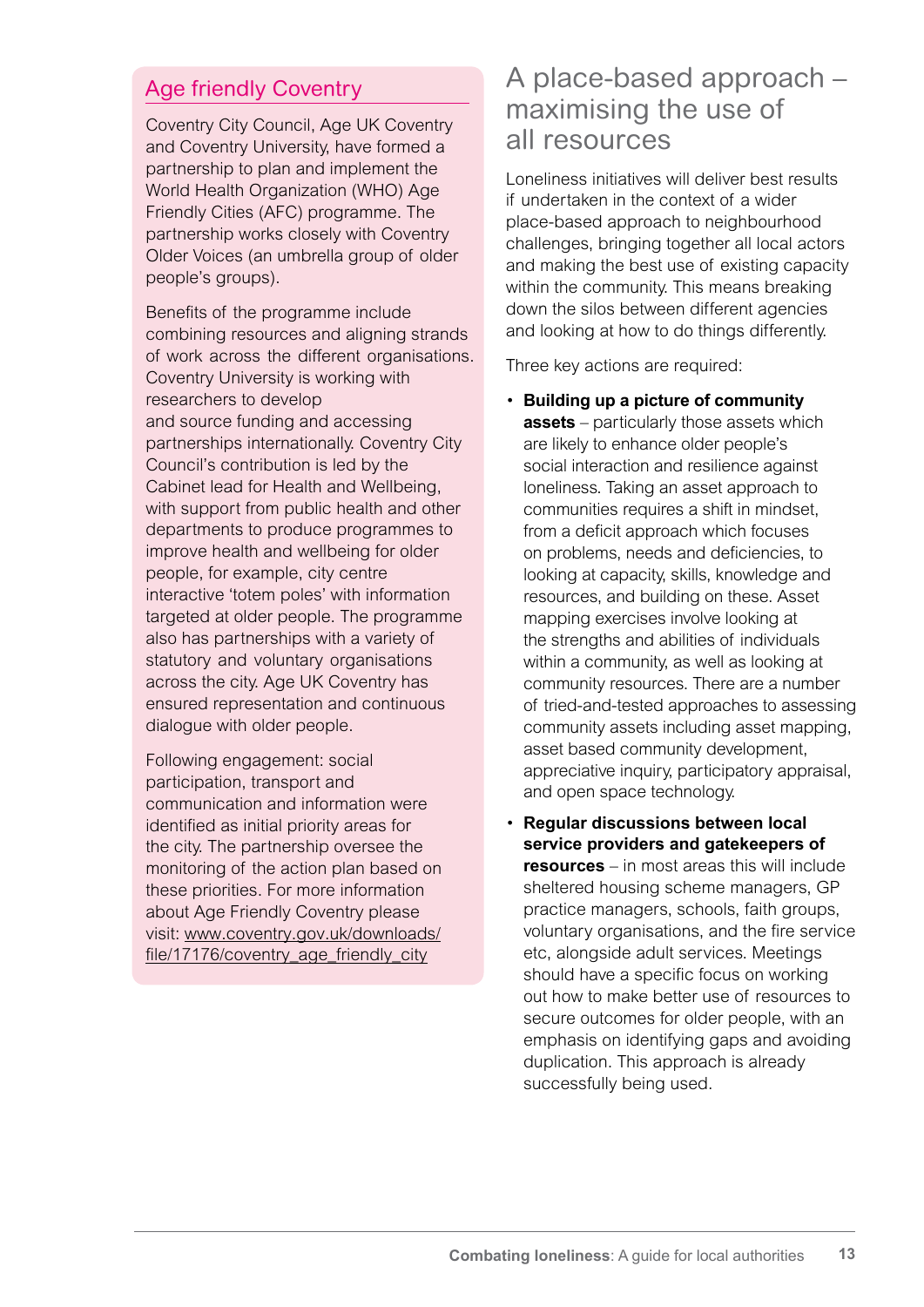### • **Creating an infrastructure for delivery**

– place-based approaches are most successful where local infrastructure exists to drive forward the actions identified as necessary. Effective infrastructures bring together statutory providers with the third sector and other less formal local groups and actors to work together and include models such as community development and neighbourhood networks.

### The Joseph Rowntree Foundation: Loneliness Resource Pack to inform action

JRF have produced a set of resources to help individuals, groups, communities and neighbourhoods take a closer look at and reduce loneliness.

[www.jrf.org.uk/publications/loneliness](http://www.jrf.org.uk/publications/loneliness-resource-pack)[resource-pack](http://www.jrf.org.uk/publications/loneliness-resource-pack)

# Evaluating your impact

Services that aim to reduce loneliness can be evaluated for their effectiveness using a number of tools, regardless of their capacity or experience.

The Campaign to End Loneliness have produced guidance: 'Measuring your impact on loneliness in later life' that outlines the structure and design of four scales to measure impact, explains how to score and interpret the results, and set out their strengths and limitations.

Four loneliness scales are recommended:

- the Campaign to End Loneliness measurement tool
- the De Jong Gierveld loneliness scale
- the UCLA loneliness scale
- single-item 'scale'.

The four scales have a range of different strengths and limitations. For example, the Campaign to End Loneliness tool has been developed specifically for people providing services or running activities, whilst the Gierveld scale is a well-evaluated measure of different types of loneliness. See the guidance: 'Measuring your impact on loneliness in later life' for further information. [www.campaigntoendloneliness.org/wp](http://www.campaigntoendloneliness.org/wp-content/uploads/Loneliness-Measurement-Guidance1.pdf)[content/uploads/Loneliness-Measurement-](http://www.campaigntoendloneliness.org/wp-content/uploads/Loneliness-Measurement-Guidance1.pdf)[Guidance1.pdf](http://www.campaigntoendloneliness.org/wp-content/uploads/Loneliness-Measurement-Guidance1.pdf)

### Cotswold District Council Loneliness and Isolation Project

Research commissioned by Cotswold District Council, in partnership with the Gloucestershire Police & Crime Commissioner looked at the extent of loneliness and isolation in the Cotswold District amongst those aged over 65, to understand the emotional and physical wellbeing of isolation and to identify current and future initiatives and services to counter this condition.

[www.cotswold.gov.uk/media/777430/](http://www.cotswold.gov.uk/media/777430/Loneliness-Report.PDF) [Loneliness-Report.PDF](http://www.cotswold.gov.uk/media/777430/Loneliness-Report.PDF)

# Cost effectiveness

In a climate of limited budgets and resources, it can be useful to demonstrate the effectiveness of a loneliness intervention. There is an emerging evidence based of the savings to local health and social care services as a result of loneliness investment. Examples include:

- Gloucestershire Village and Community Agents activities resulted in savings to Gloucestershire Health and Social Care services totalling £1,290,107 between 2012-14, with every £1 that the scheme cost, the return on investment is calculated to be £3.10.12
- Rotherham Social Prescribing Scheme: commissioned by NHS Rotherham Clinical Commissioning Group (CCG) and delivered by Rotherham Voluntary Action, this measured patients' progress towards social outcomes and predicts a £3.38 long term return on investment.
- Living Well Cornwall: initiated by Age UK and NHS Kernow CCG this program is designed to build self-reliance and selfconfidence in participants and has shown a 41 per cent reduction in the cost of hospital admissions and a 3.1 return on investment. The scheme has also led to a 8 per cent reduction in social care costs.

<sup>12</sup> [www.grcc.org.uk/downloads/gloucestershire-village-](http://www.grcc.org.uk/downloads/gloucestershire-village--community-agents-cost-benefit-analysis-2014.pdf) [community-agents-cost-benefit-analysis-2014.pdf](http://www.grcc.org.uk/downloads/gloucestershire-village--community-agents-cost-benefit-analysis-2014.pdf)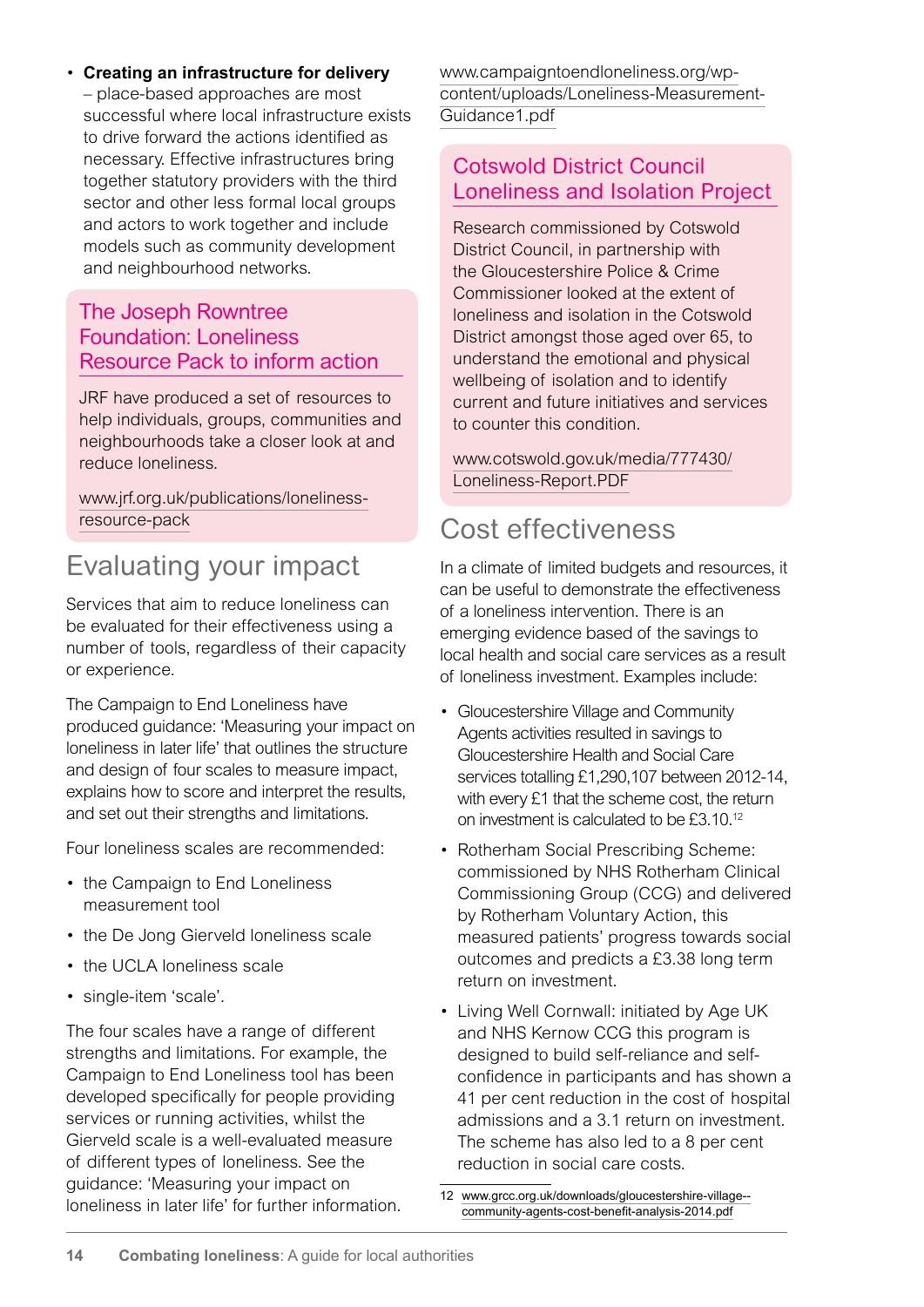• Link Age Bristol: a community development partnership targeting older lonely people cites an initial social return on investment of at least  $f1 \cdot f1$ .20

# Addressing loneliness through building community capacity

A number of approaches have been shown to be successful in supporting communities to develop their capacity and, thereby, their resilience to loneliness. These start with the need to understand what is already available in the local community. Building on this knowledge, local authorities should consider the following actions:

- Establishing a community navigator scheme – whereby a network of navigators, connectors, agents, or facilitators provide support to individuals on the ground to make the most of community opportunities, but also help to identify gaps in services or ways services could be improved.
- Moving beyond consultation to coproduction – involving people and communities not just in commissioning, but also delivering services, and ensuring that the potential contributions of older people as supporters, advocates, workers and volunteers is maximised.
- Establishing timebanks etc so that older people can not only benefit from volunteer provided services, but also make their own contribution, fostering a culture of reciprocity and giving people back a sense of purpose within their own communities. Timebanking naturally builds connections between people in local communities and addresses the sense of a lack of purpose which is a key feature of loneliness.
- Supporting community events through small grants, or support in kind of staff time or resources, to help to build up the community's confidence and capacity.
- Identifying and empowering community leaders – drawing on existing assets in the community to communicate and drive forward shared objectives.

### Gateshead Older People's Assembly

Whilst Gateshead Older People's Assembly is 'The voice of older people in Gateshead', members are aware that they are unable to reach everybody, particularly those older people facing loneliness or social isolation.

Assembly members decided to find a way to tackle the issues and after a series of workshops devised a means of enabling older people to make contact and build friendships with others who may be in a similar situation. The idea of 'Friendship Groups' was born.

# Working with individuals

While authority-wide strategy and neighbourhood responses are vital building blocks in addressing social isolation, loneliness is an individual experience and it is vital that action is taken to identify, support and enable those people who suffer as a result of it. A number of approaches have been shown to be effective.

# Identifying and reaching those in need

The very nature of loneliness, and its links to lack of regular contact with others, means creative solutions are needed to identify those who would benefit most from loneliness initiatives. At the simplest level knocking on doors has been shown to be effective, particularly when those door-knocking do so alongside trusted members of the community, such as police community support officers.

### **Understanding risk factors**

Various factors have been found to increase older people's risk of experiencing loneliness and isolation. Understanding the potential risk factors for loneliness can help to better target initiatives, and to provide tailored solutions to those who are often hardest to reach.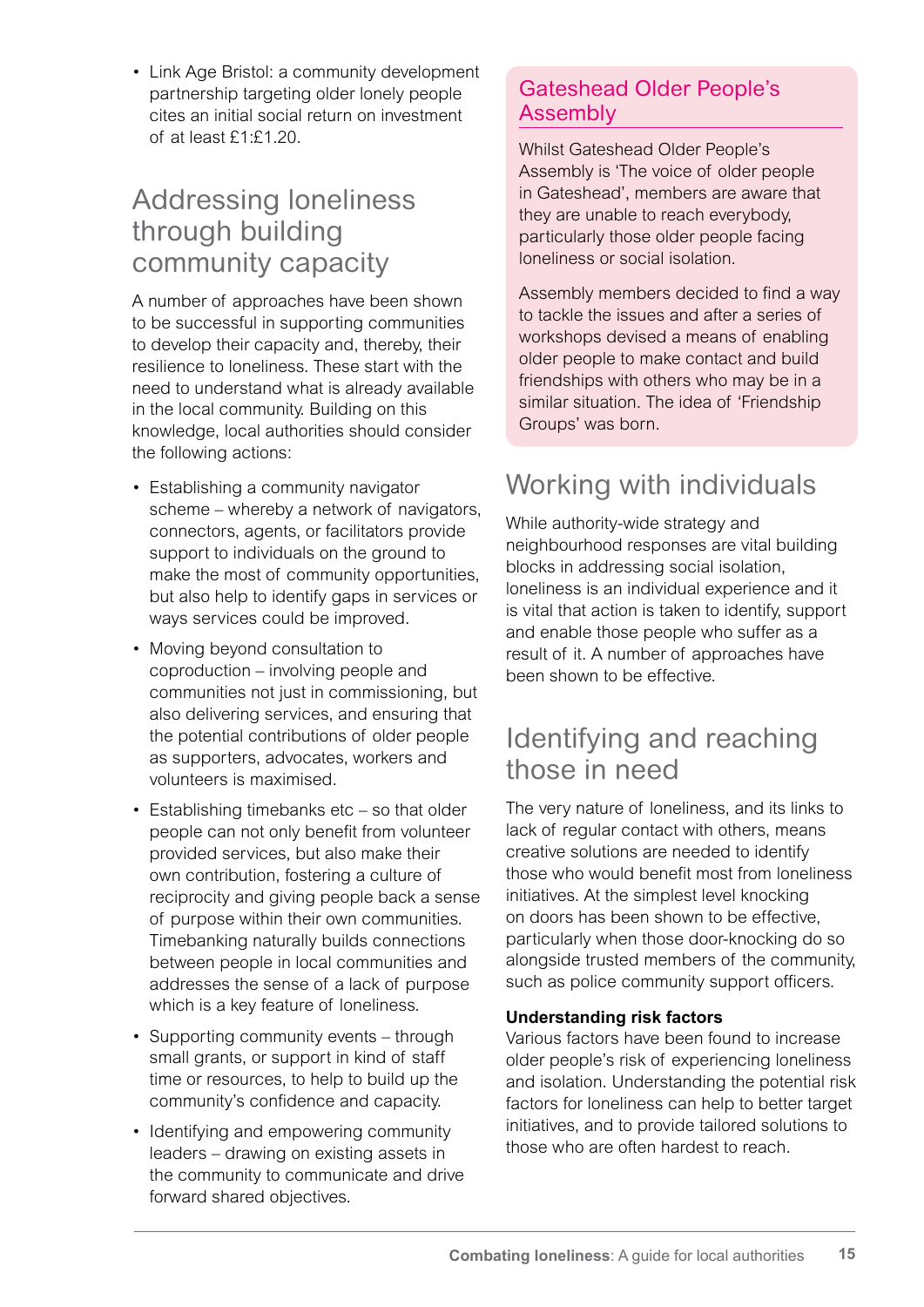These risk factors also have implications for important health inequalities. Potential risk factors for loneliness include:

- living alone
- poor health
- being aged 80+
- loss of friends
- having no access to a car/ never using public transport
- living in rented accommodation
- living on low income or on benefits as main income
- having no access to a telephone
- hearing and sight loss.

### The Friendship Programme

This service from Age UK Northumberland delivers a regular telephone call to older people each week and provides company for many older people. Through the Friendship Programme the organisation is also able to provide lunch trips for clients who use the service together with a peer support programme to 'link up' clients who wish to extend their social networks. During consultations with clients it was found that many people asked for home visits as part of the service.

## Targeting the most lonely and isolated

As a first step, local authorities and commissioners may want to plan how to identify and reach those who are experiencing loneliness in their local populations. This will ensure that limited services and support will be targeted at those most in need.

A number of data sources may be useful, for example Office of National Statistics (ONS) data, NHS health and wellbeing data and lifestyle or behaviour surveys.

Variables can include, but not limited to, households that:

- have a head of household aged 65-74, or 75+
- have one occupant
- report various health issues including mental illness, anxiety and depression
- do not own a car
- speak to their neighbours less than once a month or never
- say they are not satisfied with their social life
- have a low annual income
- require help with bin collection
- have bereaved older people.

Age UK has produced the only index specifically designed to target loneliness. Analysing data from the English Longitudinal Study of Ageing (ELSA), the research identifies the key factors associated with being 'often lonely' and, critically, weights them by their relative contribution to loneliness risk which has enabled them to construct a proper, evidence-based index. They show that self-perceived health is far more important to the overall picture, with social isolation measures playing a smaller but key role. Other elements, such as deprivation and rurality, are in the mix, but are not big enough in their effect to be statistically significant.

The index has been produced in collaboration with the Office for National Statistics. The full tables can be found here – [www.ons.gov.](http://www.ons.gov.uk/ons/about-ons/business-transparency/freedom-of-information/what-can-i-request/published-ad-hoc-data/census/demography/index.html) [uk/ons/about-ons/business-transparency/](http://www.ons.gov.uk/ons/about-ons/business-transparency/freedom-of-information/what-can-i-request/published-ad-hoc-data/census/demography/index.html) [freedom-of-information/what-can-i-request/](http://www.ons.gov.uk/ons/about-ons/business-transparency/freedom-of-information/what-can-i-request/published-ad-hoc-data/census/demography/index.html) [published-ad-hoc-data/census/demography/](http://www.ons.gov.uk/ons/about-ons/business-transparency/freedom-of-information/what-can-i-request/published-ad-hoc-data/census/demography/index.html) [index.html](http://www.ons.gov.uk/ons/about-ons/business-transparency/freedom-of-information/what-can-i-request/published-ad-hoc-data/census/demography/index.html)

More information on the index can be found in the methodology paper on the Age UK website ([www.ageuk.org.uk/Documents/](http://www.ageuk.org.uk/Documents/EN-GB/For-professionals/Research/Age_UK_loneliness_risk_index_summary-(July2015).pdf?dtrk=true) EN-GB/For-professionals/Research/Age\_UK [loneliness\\_risk\\_index\\_summary-\(July2015\).](http://www.ageuk.org.uk/Documents/EN-GB/For-professionals/Research/Age_UK_loneliness_risk_index_summary-(July2015).pdf?dtrk=true) [pdf?dtrk=true\)](http://www.ageuk.org.uk/Documents/EN-GB/For-professionals/Research/Age_UK_loneliness_risk_index_summary-(July2015).pdf?dtrk=true).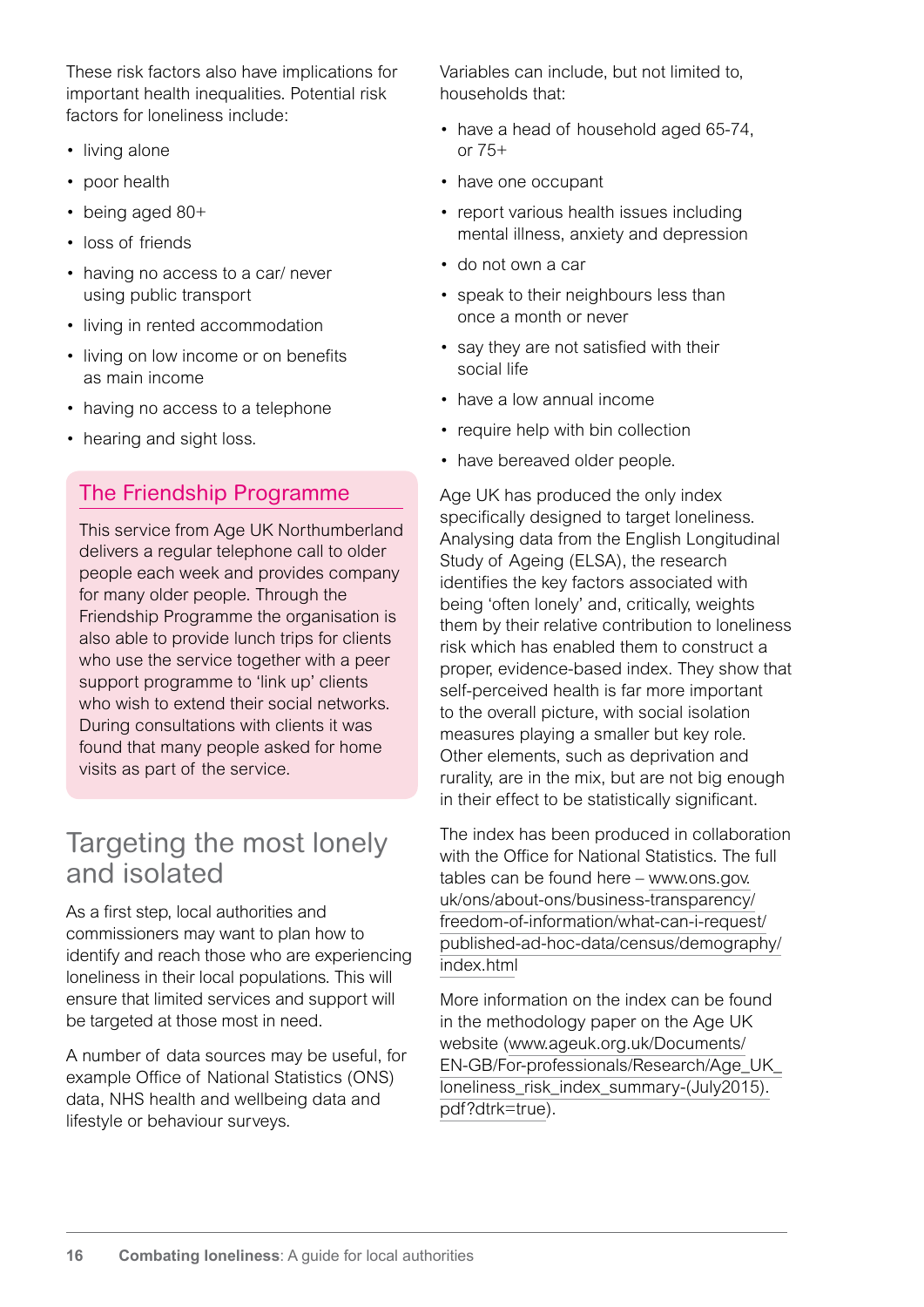#### **Heat map of loneliness risk in Wirral**



Age UK is currently using its loneliness index in a series of pilots and projects across the UK. In a couple of these areas, it has supported local authorities' work to reach lonely people – Age UK Blackpool and Age UK Wirral are prime examples. This includes producing a heat map of loneliness risk in Wirral (see above). The interim results from our pilots are showing a strong correlation between people reporting as sometimes and often lonely in areas where the Age UKs are proactively using the index for targeting.

A number of local authorities are leading the way in identifying vulnerable people.

These include Gloucestershire County Council, which has created a map of public health variables that could lead to loneliness such as age, living alone, not owning a car, being on a low income and reporting issues such as anxiety and depression.

The local authority has used the tool to identify areas with the greatest risk of social isolation and this has led to one district council setting up focus groups to get to grips with the issue.

# First contact schemes – eyes and feet on the ground

First Contact Schemes train individuals who older people are most likely to come into contact with on engaging people experiencing loneliness and make appropriate referrals to local services.

There are two main types of first contact schemes:

- **Agency Based Referral Schemes** existing local service providers train their staff (for example post offices and libraries) to identify older people who might otherwise not have known about/accessed existing services to address loneliness.
- **Agent Based Referral Systems** 'community' or 'village' agents are paid staff or volunteers working to identify the individual needs of excluded/vulnerable people in a local area.

### The Rural Access Project – Northumberland

The service provides supported outings (cultural and shopping) to older vulnerable or isolated people with mobility difficulties in the rural north of the county.

# Using links to the health service

Health professionals have regular contact with older people at risk of experiencing loneliness and systems can be established to identify and refer individuals onto services and support. Initiatives include:

**Social prescribing** – where primary care services refer patients with social, emotional or practical needs to a range of local, nonclinical services, often provided by the voluntary/community sector.

**Home from Hospital schemes** – hospital staff identify older people who may be experiencing/are at risk of loneliness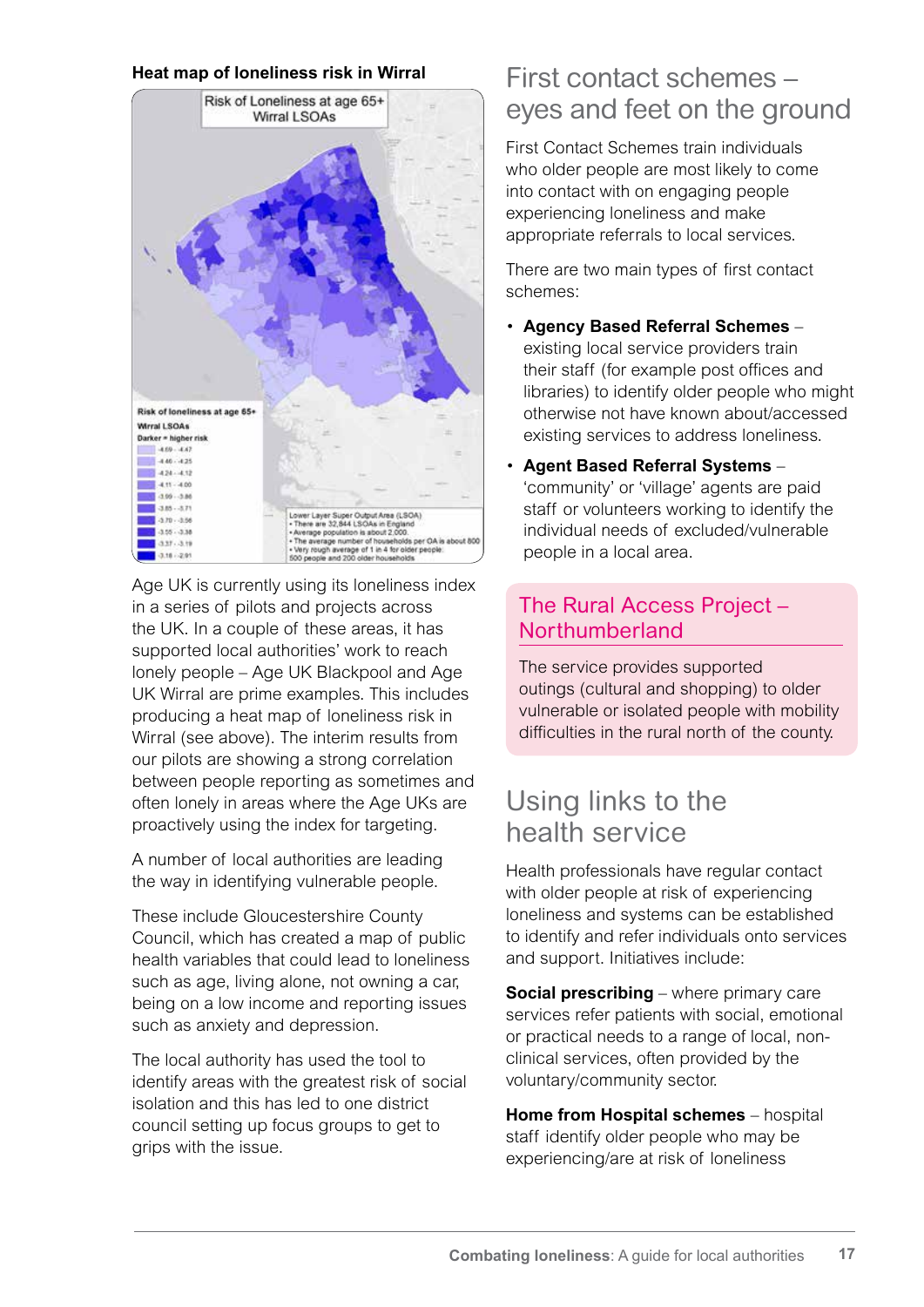because of an illness and introduce them to local services to receive support. The Royal Voluntary Service's 'Hospital 2 Home13' service model supports vulnerable older adults during and after hospital discharge and offers short-term support.

Other known ways that local authorities and services reach older people experiencing or at risk of loneliness includes through leafleting, direct mailouts and local radio, television and magazine articles. Making use of local business can also be effective, for example, a local charity distributing loneliness questionnaires through local pharmacies to increase referrals to its service.

**Over three quarters of GPs say they see between one and five lonely people a day** (Campaign to End Loneliness Poll, 2013)]

# What services to offer?

Services and initiatives that reduce loneliness are those that directly increase the quantity and/or quality of a person's relationships. There are likely to be number initiatives that already exist in a local area that are available to older people but it is important that individual needs are understood and met. To meet the varied levels and types of individuals' needs, a wide range of services and activities should be available, so a choice or 'menu' of direct interventions should be available for:

### **Supporting and maintaining existing relationships**

Transport and technology are key in enabling an older person to maintain their existing relationships and the lack of access or availability of these services can be a serious barrier to an individual's social connections. Both services also have a far wider impact on an older person's independence and their ability to access a range of services that can help reduce loneliness. Their importance is explored in the next section.

#### **Supporting new social connections**

Services that support older people to develop new relationships broadly fall into two categories:

**Group-based approaches**: Examples of social activities can include community choirs, coffee mornings and faith groups. Group-based activities can be particularly effective when they:

- are targeted at a specific group eg men
- focused on a shared interest or have an educational focus
- involve participants in running the group.

Group-based activities can also be effective when there are additional benefits offered other than just social contact, for example learning, health promotion, or support through difficult circumstances (mainly bereavement).

**Buddying:** One-to-one friendship provision can support older people who are unable to connect with existing relationships or have practical barriers, such as disabilities, that prevent them from getting out. The most common form of one-to-one approaches are befriending services through which an older person is matched with a worker or volunteer who visits or telephones them on a regular basis, although there is also scope for greater use of technology in this area. Befriending services are expanding to engage recipients in becoming befrienders and creating specialist models for particularly at-risk groups.

### **Providing psychological approaches**

Psychological support services should be made available to individuals experiencing loneliness who need help in changing their thinking about their social connections. Mindfulness and Cognitive Behavioural Therapy (CBT) are evidenced<sup>14</sup> to be effective at addressing loneliness and should be made available as an option to those experiencing loneliness.

<sup>13</sup> [www.royalvoluntaryservice.org.uk/get-help/services-we](http://www.royalvoluntaryservice.org.uk/get-help/services-we-provide/practical-support-at-home/home-from-hospital?gclid=CIPM6paCv8UCFQsHwwod0msA4g)[provide/practical-support-at-home/home-from-hospital?gclid](http://www.royalvoluntaryservice.org.uk/get-help/services-we-provide/practical-support-at-home/home-from-hospital?gclid=CIPM6paCv8UCFQsHwwod0msA4g) [=CIPM6paCv8UCFQsHwwod0msA4g](http://www.royalvoluntaryservice.org.uk/get-help/services-we-provide/practical-support-at-home/home-from-hospital?gclid=CIPM6paCv8UCFQsHwwod0msA4g)

<sup>14</sup> [www.campaigntoendloneliness.org/wp-content/uploads/](http://www.campaigntoendloneliness.org/wp-content/uploads/Promising-approaches-to-reducing-loneliness-and-isolation-in-later-life.pdf) [Promising-approaches-to-reducing-loneliness-and-isolation](http://www.campaigntoendloneliness.org/wp-content/uploads/Promising-approaches-to-reducing-loneliness-and-isolation-in-later-life.pdf)[in-later-life.pdf](http://www.campaigntoendloneliness.org/wp-content/uploads/Promising-approaches-to-reducing-loneliness-and-isolation-in-later-life.pdf)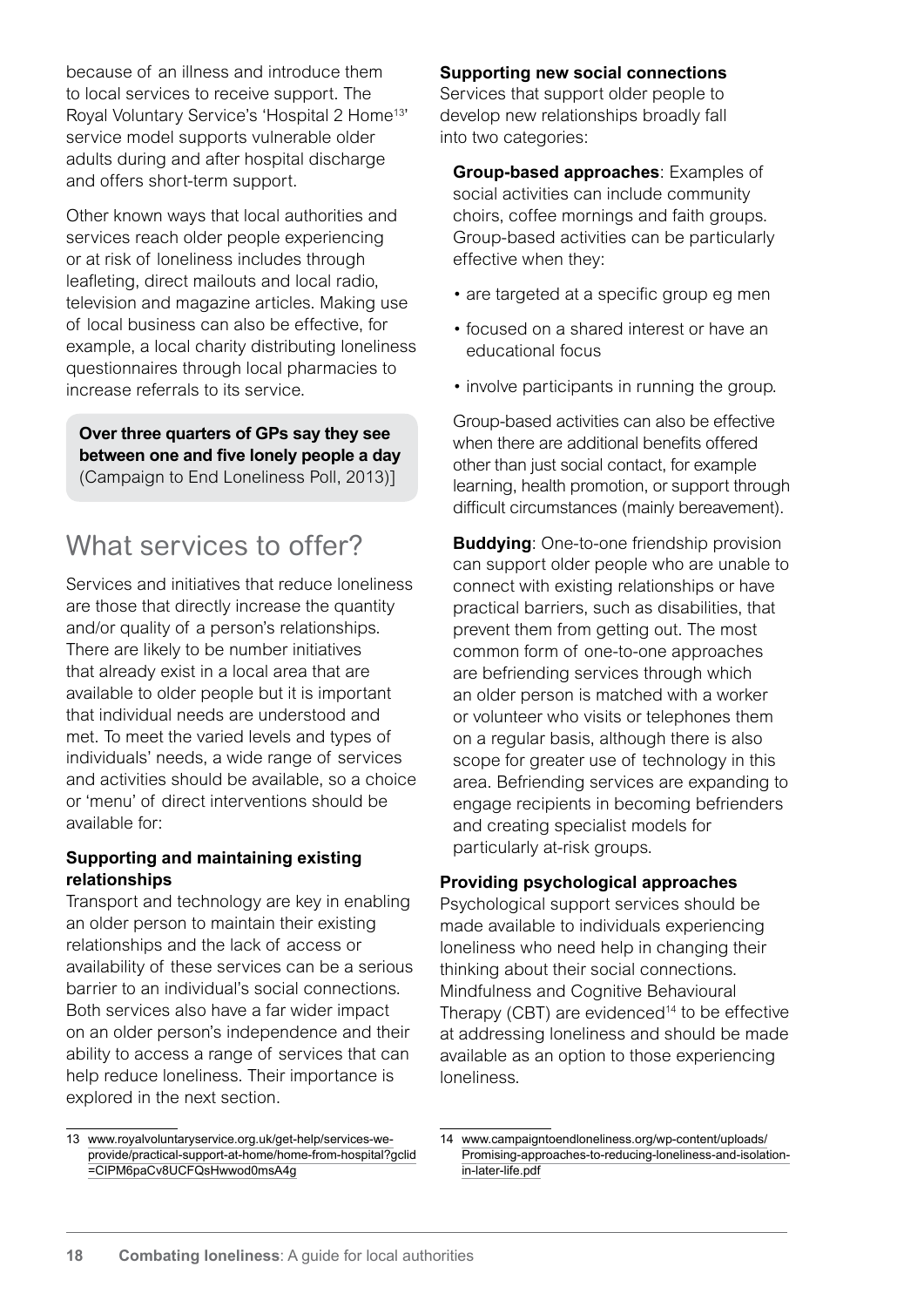In Warwickshire a menu of psychological services is made available to older people who are experiencing a range of mental health issues, with positive impacts on their wellbeing. However, while the linkages between these mental health issues and loneliness and isolation are recognised, the more intensive services are only available to those with other mental health diagnoses.

### Good Friends (Good Neighbouring)

Good Friends is a volunteer project with a difference. Good Friends focusses on the ways people can help to improve the life of their older or vulnerable neighbours.

This project bridges the gap between voluntary social services such as Age UK Darlington's 'Rely on Me' Befriending and Neighbourhood Watches 'just watching' approach. A network of Good Friends keeps a watchful eye on their older, isolated and/or vulnerable neighbours. They provide support and friendship. They also assist with a range of issues which if left unaddressed could compromise their ability to live safely and independently.

# Transport and technology

Access to transport and technology can be key in enabling social connection, not only in supporting older people to maintain their existing relationships, but also in enabling services that support the development of new connections. The lack of availability of, and access to, these services could be a serious barrier to social connection.

### **Transport**

Accessible and affordable transport is key to retaining connections and independence in older age. Local commissioners are encouraged to work closely with planning teams to develop and maintain an agefriendly approach to local transport.

**Community transport** – community transport is that which is organised on a non-profit

basis by voluntary organisations, community transport groups, and other non-statutory bodies. A number of voluntary organisations offer transport services for activities including shopping assistance, or traveling to social activities. Community transport can be flexible and responsive, and be particularly useful in dispersed rural communities, where buses have fewer passengers and destinations can be more diverse.

#### **Accessible, affordable and safe public**

**transport** – it is important that older people have affordable, accessible and safe access to public transport. Accessible transport should meet a range of mobility and sensory needs of older passengers and providers should to ensure adequate provision of information is available.

#### **Age-friendly driving conditions and parking facilities** – driving can be an essential transport option for older people, particularly in rural and more remote residential areas. Heavy traffic, poor road conditions, inadequate street lighting and poorly-positioned signage can be barriers to confident city driving,

particularly for older people. Planning and transport commissioners should consider the full range of environmental factors that affect older people, for example parking bays being located close to buildings and increased dropoff and pick-up bays to improve accessibility.

### Wavelength

Wavelength is a voluntary organisation which provides televisions and radios for isolated and lonely people; there is no cost to the recipient. In some exceptional cases, they can also help cover the cost of a TV licence or aerial for beneficiaries who don't already have one. Wavelength takes care of all installation and delivery. Beneficiaries cover a wide spectrum, but typically they are over 75 years of age and living with chronic sickness, disability or mental health problems.

For further information about this charity, visit [wavelength.org.uk](http://wavelength.org.uk)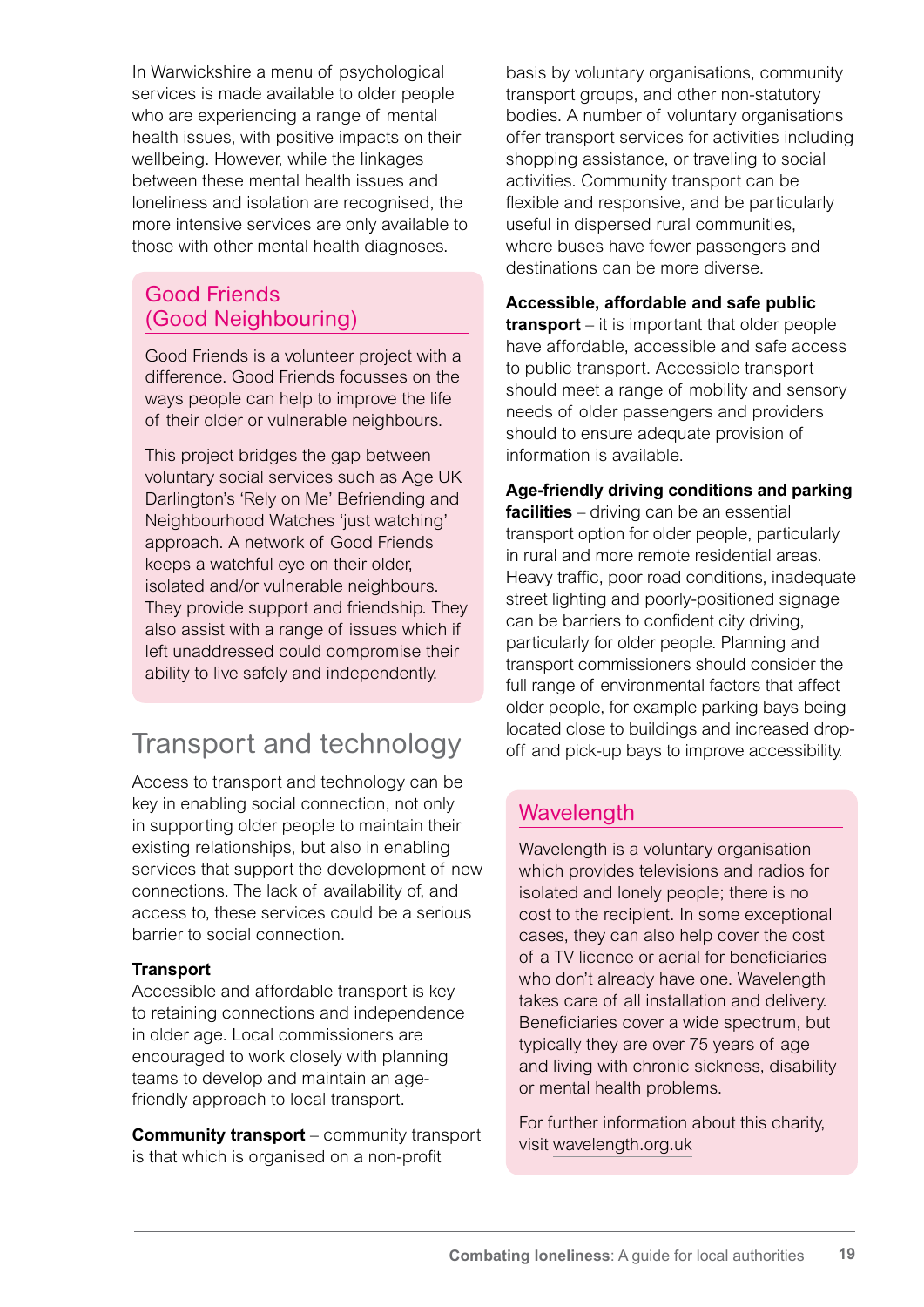### **Technology**

The impact of technology on loneliness among older people has been hotly disputed, with some arguing that the increasing use of technology has exacerbated the exclusion of older people, and others pointing to the vital role that technology can play in enabling older people to maintain (and, to a lesser extent, develop) their social connections<sup>15</sup>. A recent review<sup>16</sup> found that technology based initiatives were among the most effective of all studied interventions in tackling loneliness. Technology can help reduce those experiencing or at risk of loneliness through:

- supporting existing relationships
- themselves be the source of a new relationship eg telephone befriending
- enable, or create the catalyst for, new social connections
- create the opportunity for new face-to-face relationships, eg in the provision of IT training.

Technology can also offer a cost-effective way of providing wider services and support. Technology-based provision may sometimes represent the 'best case scenario' in a time of limited resources, even though face-to-face provision may be preferred. The early use of telecare solutions also support independent living, allowing users to remain in their home and community environment for longer, avoiding relocation induced loneliness.



<sup>16</sup> Hagan, R, Manktelow, R, Taylor, B, Mallet J. (2014) Reducing loneliness amongst older people: a systematic search and narrative review, Aging and Mental Health, 18:6, pp 683–693.

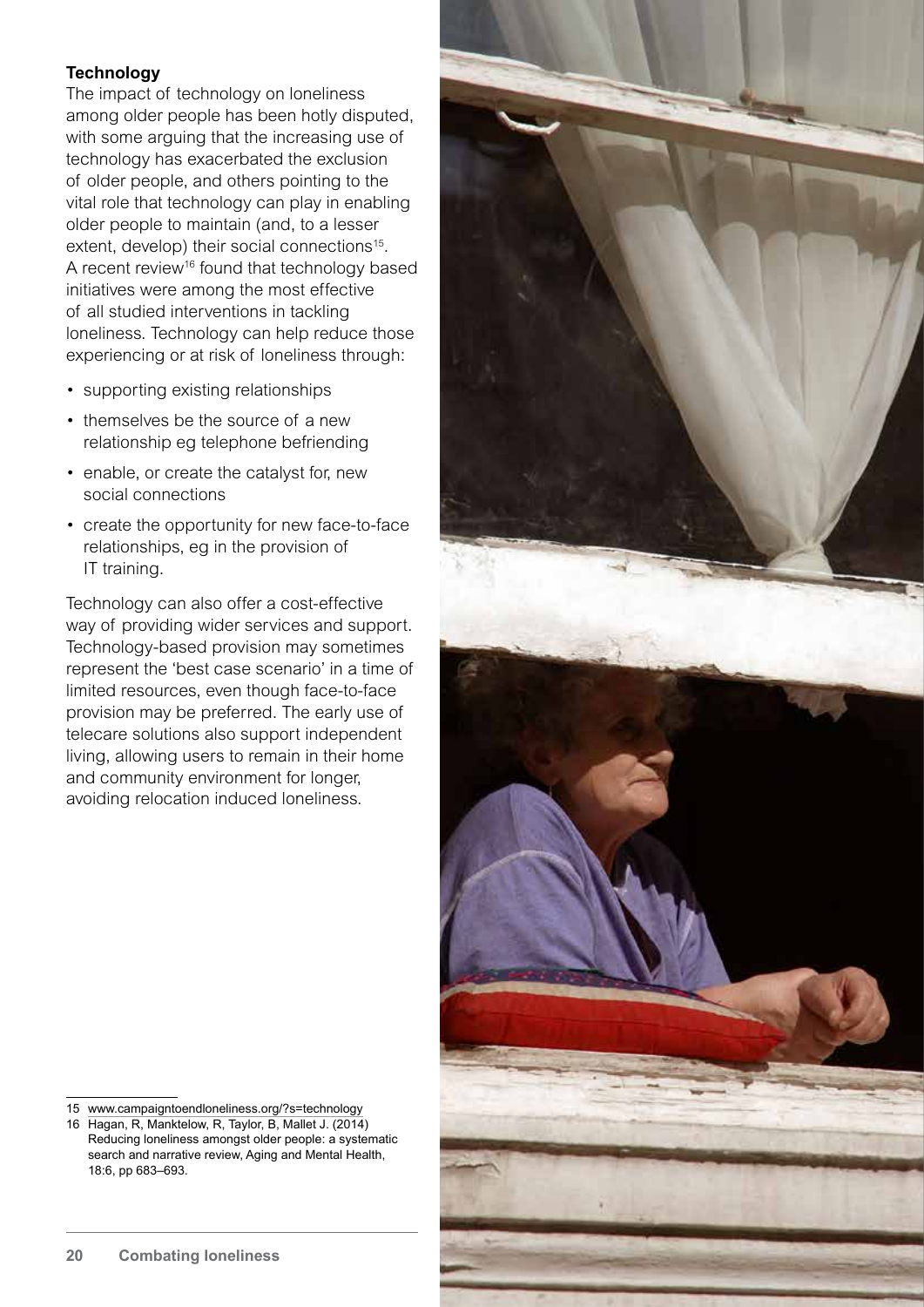### Rotherham Social Prescribing scheme

The Rotherham Social Prescribing scheme is operated by Voluntary Action Rotherham (VAR) on behalf of NHS Rotherham CCG as part of a wider Integrated Case Management programme in primary care. VAR employs a Social Prescribing Service project team – a Manager and five Voluntary and Community Sector Advisers. A risk stratification tool is used by GP practices to identify eligible patients (mainly older people with a variety of long-term conditions). Advisers discuss patients at risk of unplanned hospital admission within the integrated case management teams and patients identified as needing non-clinical means of support to improve their health and wellbeing are referred to the social prescribing scheme.

Advisers then carry out a home visit to undertake a social need assessment and link patients into appropriate services in the voluntary and community sector. Many services are funded under contracts with local voluntary and community sector organisations including the local Age UK, Citizens Advice Bureau, Alzheimer's Society and Sense. Services include befriending and enabling; dementia services; carers' respite; community engagement groups; advice and information; advocacy; sensory services; therapeutic services and community hubs based on an asset based community development (ABCD) model. There is also capacity to spot-purchase solutions for patients whose needs cannot be met by the main providers.

Services are time-limited, as a pathway to independence, with an emphasis on enabling patients to take control. Patients' progress towards social outcomes is measured using a specially developed tool. It has eight measures associated with different aspects of self-management and wellbeing; from sleeping habits and managing symptoms, to work and volunteering, to friends and family.

During the pilot phase of the project (April 2012 to March 2014) 83 per cent of patients experienced positive change in at least one social outcome area where 27 per cent of

patients made progress against the family and friends outcomes, with 69 per cent of those with a low score on this measure at baseline making progress.

There were also significant benefits to the NHS:

- inpatient admissions reduced by 21 per cent
- Accident and Emergency attendances reduced by as much as 20 per cent
- outpatient appointments reduced by as much as 21 per cent.

The pilot phase cost £1.1 million. An independent assessment of the return on investment estimated that the longer-term return on investment could reach £3.38 per pound, if the benefits being achieved by the end of the pilot were sustained over a five year period. In addition the value of patients' wellbeing benefits was estimated as between £819,000 and £920,000 by the end of the pilot. The CCG has re-commissioned the service.

"The only person I talked to was the Tesco delivery driver... One day feeling my life was totally worthless, I visited my GP. She said she had heard about a new thing called 'social prescribing'… She did not offer me pills. This was great! … Now I have friends, I go out for meals; I've been on day trips to the coast, the animal park and other places. There's always something to look forward to."

### **Contact**:

[www.varotherham.org.uk](http://www.varotherham.org.uk)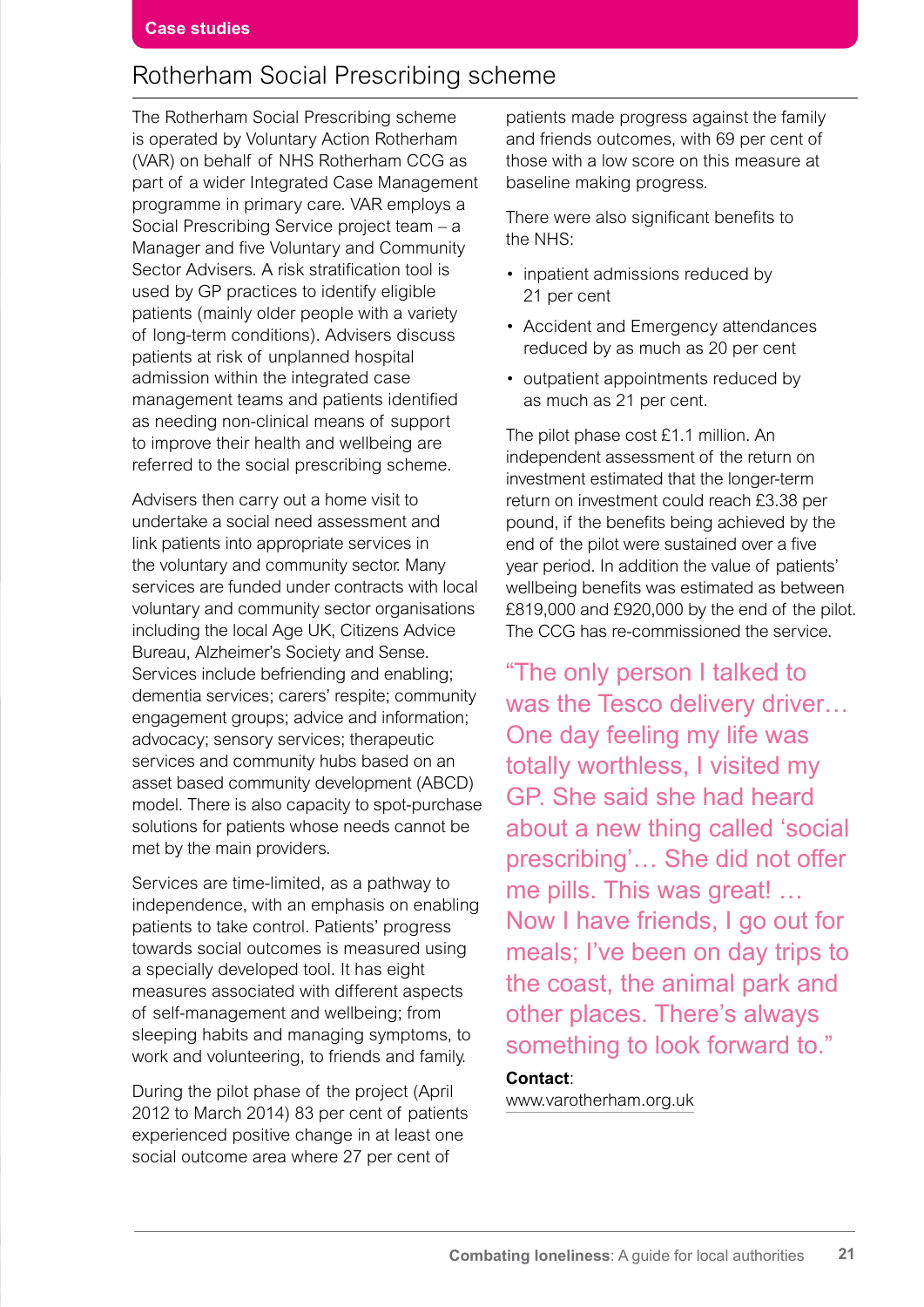### Men in Sheds Scheme

Age UK Exeter's Men in Sheds scheme was set up to offer a facility for men aged over 50 to meet for a few hours a week in the familiar environment of a shed or workshop.

The men come together to socialise over refurbishing and renovating tools and garden equipment to be donated to charities and organisations in the UK and Africa, or to be sold to raise money for Age UK Exeter. The scheme operates four days a week.

For two days a week the project is open to men who can manage the work and environment independently and on the other two days the Shed offers a more managed environment so that men with physical disabilities and/or mental health needs can safely enjoy the shed – this is Tools Company. Through this programme regular shed attendees act as 'Buddies' for older men who would not otherwise be able to access the Shed, who are known as 'Chaps'.

The scheme was initially funded by a £10,000 grant from Nesta as part of the Ageing Well Challenge Prize. During the grant period the Shed supported 19 Chaps to attend the Shed regularly. Now that the Nesta grant has come to an end the scheme is funded by a number of trusts and foundations, and benefits from in-kind donations of tools and training from corporate supporters.

The project as a whole costs approximately £32,000 per annum, with salary costs making up around 80 per cent of the costs (to ensure appropriate risk and safety levels on all four days). The scheme is widely advertised through posters and local media etc. 'Chaps' are referred to the scheme by Mental Health teams, Social Services, Age UK Exeter and the Royal Devon and Exeter Hospital.

The scheme also accepts self-referrals. It has attracted men who have not attended and do not want to attend day centres, clubs and other activities where the primary focus is on chat.

Evaluation of impact over the six month period supported by Nesta demonstrated that participation in Tools Company resulted in:

- an increase in the amount of time in which older men were engaged in meaningful activities each week
- a reduction in feelings of loneliness and isolation among all participants
- increased social contact and lasting friendships between older men
- Age UK Exeter have produced a short guide entitled 'Create Your Own Tools Company' to support other organisations to replicate their model in other areas.

"I love the company. Because of my depression I'm not very sociable so I come for the company. There are people here with lots of skills and I'm still learning skills and I'm still learning things. I know what we are doing is helping other people. I must say I felt at a loss when I retired. I missed the male company and the camaraderie. This place brings us all together"

#### **Contact**:

https://www.ageuk.org.uk/exeter/our[services/men-in-sheds-and-tools-company/](https://www.ageuk.org.uk/exeter/our-services/men-in-sheds-and-tools-company/)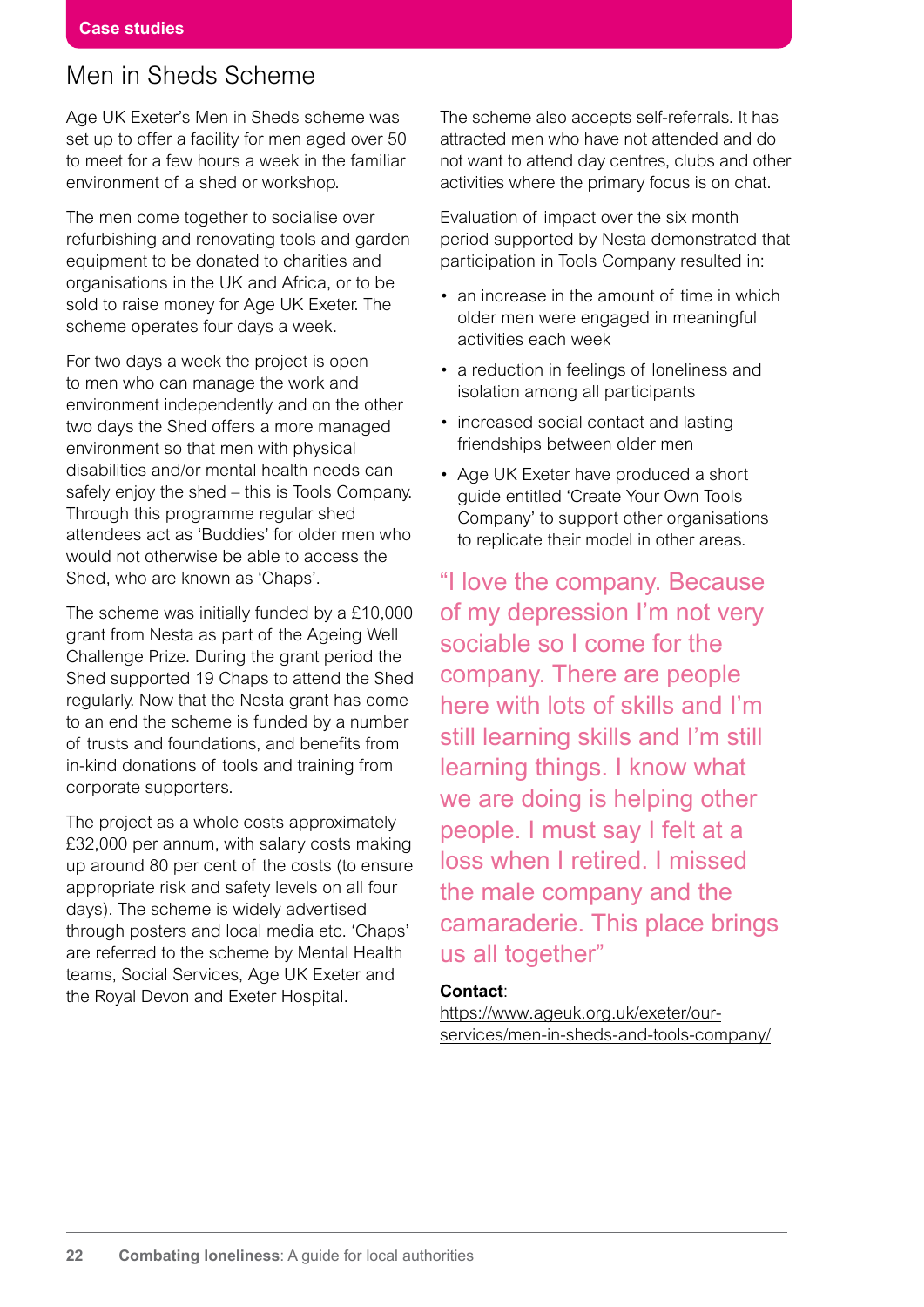### Brighton and Hove Carers Centre Male Carers Support Group

Brighton and Hove Carers Centre Male Carers Support Group was established in May 2009 in recognition of the fact that male carers can have particular support needs and had not been coming along to other groups or coffee mornings run by the Carers Centre.

It is funded by Brighton and Hove City Council and run by a Sessional Work Group Coordinator who is employed 10 hours a month by the Carers Centre, and is supported and supervised by a full-time member of the Carers Centre staff.

The group meets twice a month in community settings such as cafés and has established a monthly coffee morning and a monthly social activity. A core group of men come along regularly, most of whom are caring for their partners. The group is relaxed and has a mainly social focus. The Sessional Work Group Coordinator calls people who are interested in joining the group, and explains that members do not have to talk about their personal life or their caring role if they don't wish to.

Outside the group the Coordinator offers oneto-one support and any casework is referred back to the Carers Centre. At the monthly coffee morning the carers decide on their next activity. All activities are provided free of charge, and in the past these have included bowling, pool, mini-golf, fishing, and cinema trips. Meals are very popular and the group holds an end of year meal and a 'Male Carers Big Breakfast'. When planning activities the group are mindful of carers' own access needs. Evening and weekend activities work best and activities last no more than a couple of hours in the local area, as this is the maximum amount of time most members can take away from their caring role.

The Centre pays transport costs for members with mobility difficulties to enable them to access the group.

An evaluation questionnaire is sent out annually to the group's mailing list asking the men to assess the group's usefulness in managing issues like stress, depression, feelings of isolation and ability to cope with the caring role, on a scale of 1–5 (where one represents a low rating and five a high rating).

For the period April 1 2013 to March 31 2014 average scores ranged from 3.75–5.

"Aside from the survey results which are very positive, I am aware that some of the men are forming friendships outside of the group and I have noticed the quality of the interaction between them has improved greatly. This is especially true of those members of the group that have been attending for a number of years, they seem to take pride in the group and are very welcoming and supportive of new members, it is as if they feel some ownership of the group which is a very positive thing."

#### **Contact**:

[www.thecarerscentre.org](http://www.thecarerscentre.org)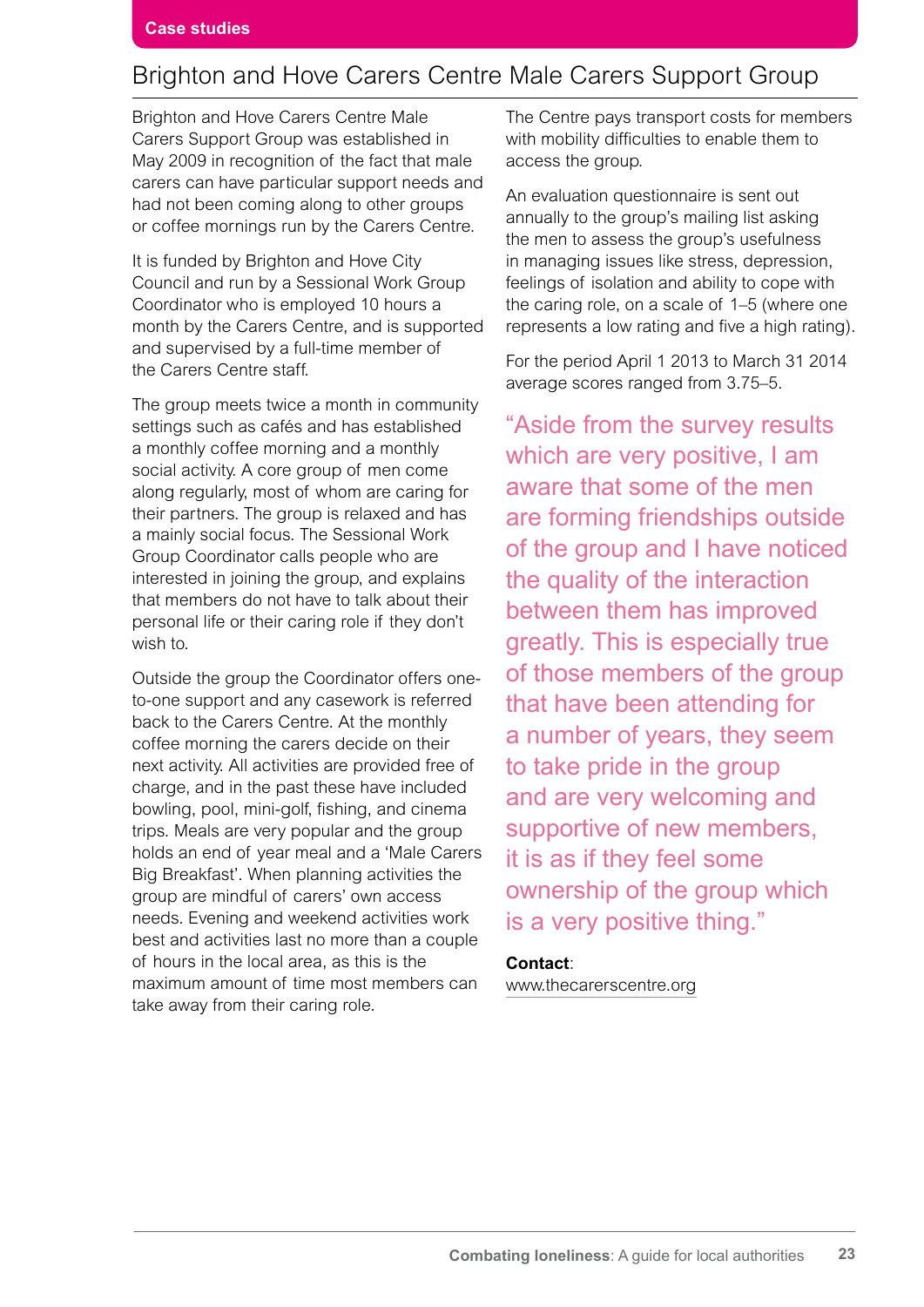### Dorset Befriending Service

The scheme was initially set up in response to concern by a local GP that a number of older patients were making repeated trips to the GP and to Accident and Emergency, for reasons which were primarily to do with their isolation.

The scheme is available on a referral or selfreferral basis to older people throughout the county. Older people who are referred to the scheme are assessed by the coordinator or a customer support volunteer, in order to work out what kind of support will best meet their needs and wishes. Support is available on an on-going basis, for as long as older people want to receive it.

The scheme offers a range of options including:

- home visits
- accompanied and wheelchair walks
- shopping and general errands
- sitting to relieve a carer
- dog walking
- card and board games
- trips out and socialising
- reading and help with correspondence.

The scheme is funded by donations and fundraising. It was initially set up using legacy funds. The scheme costs around £7,000 per annum to run (excluding costs for the service manager), and is coordinated and delivered entirely by volunteers who are supported by the part-time service manager.

The scheme has 110 clients, with the majority aged between 80–94 years old. All overheads included, it costs just £3.50 per person each week to provide companionship, encouragement and a supported sense of wellbeing.

"My volunteer is a very nice lady and I look forward to her visits. Sometimes we play scrabble and she has taken me shopping, and offered to take me to other places where I might like to go. I count myself lucky to have been given the opportunity to receive visits from a volunteer, it certainly has made a difference to my life."

#### **Contact**:

[www.royalvoluntaryservice.org.uk](http://www.royalvoluntaryservice.org.uk)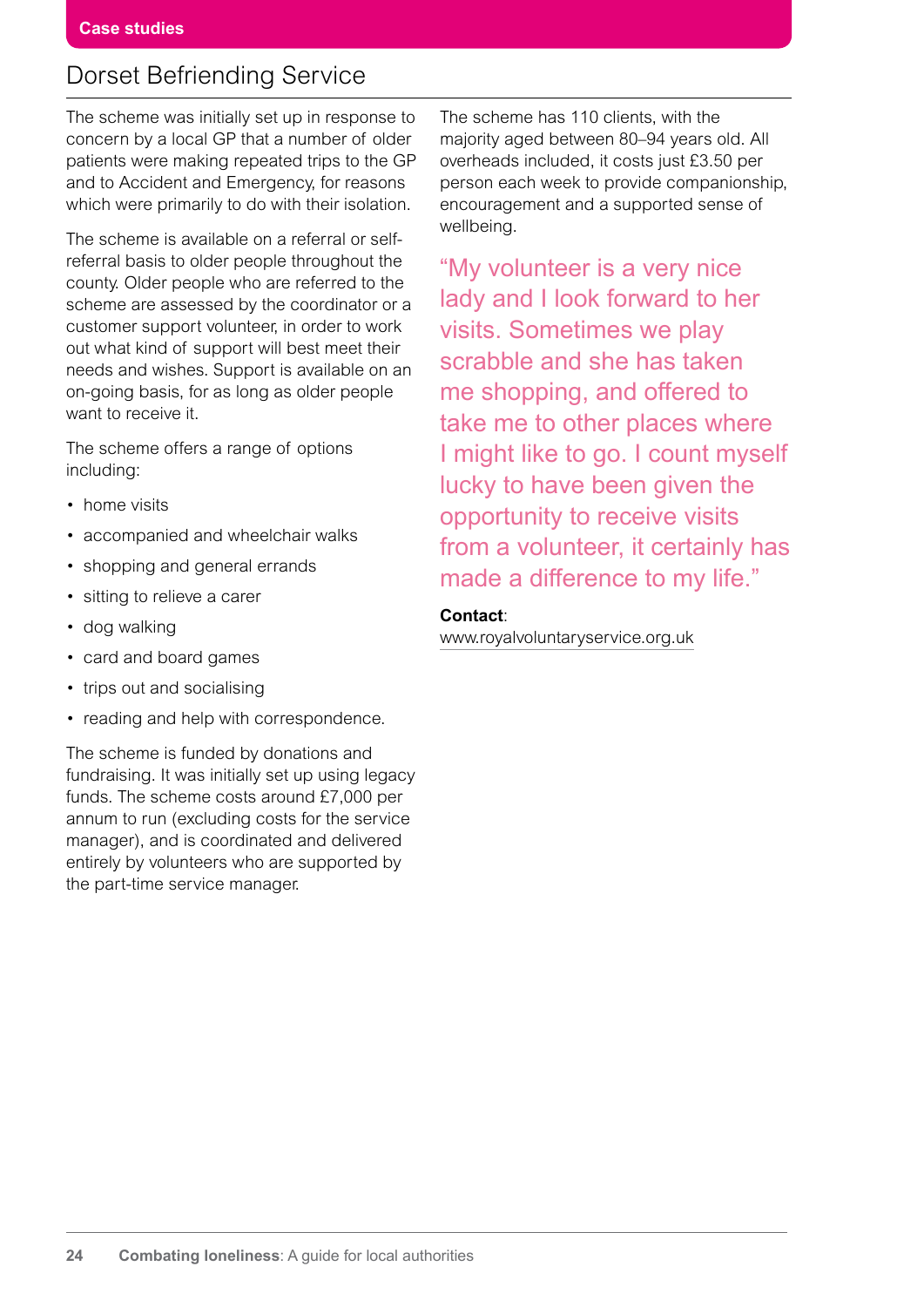### Psychological Support Services – Age UK Warwickshire

Warwickshire's Psychological Support Services is a county-wide scheme

offering a range of interventions aimed at improving wellbeing and supporting older people. A counselling service is available to clients who are aged over 55, or who are caring for someone aged over 55, offering up to 25 sessions with a trained counsellor who provides emotional support, confidential, non-judgemental listening, and help to work through difficulties. Sessions are generally held in individuals' own homes, and referrals are accepted from a wide range of agencies. Self-referrals are also taken. The scheme is funded through a combination of grants from trusts, core funding and individual client donations.

The service has recently started to gather impact data using the Warwick Edinburgh Mental Wellbeing Scale (WEMWBS – see Appendix 3) with measures taken during the initial assessment phase and then after the final counselling session. To date a mean increase of six points on the WEMWBS has been recorded among clients undergoing counselling. Also available is a scheme called 'Support, Time and Recovery', which focuses on improving wellbeing, increasing selfmanagement skills and reducing isolation. The service is funded by Warwickshire County Council and through client donations and is available to clients aged over 55 who have a diagnosis of depression, stress or anxiety. The scheme offers up to 25 sessions with a volunteer who helps clients work towards identified goals and to take steps to improve their wellbeing.

Although the service often deals with issues of isolation and loneliness, it is not available to those whose only request is to reduce isolation, and self-referrals are not accepted. Referrals are accepted from GPs, Community Mental Health team and other mental health service providers. Regular reviews and ongoing monitoring are carried out, to identify any changes in client needs.

These clients can then transition to different parts of the Psychological Support Service, for example counselling or CBT, with little delay. Similarly clients who have had 25 sessions and made improvements, but who are not ready for discharge, can be provided with lower intensity services.

Evaluation shows that clients make a mean improvement of 20.2 points on the WEMWBS scale, following involvement with the 'Support, Time and Recovery' programme. Lower level interventions offered by the service include 'Wellbeing in a Box', which enables individuals to learn techniques to increase confidence and find ways to manage low mood or improve sleep. This is a short-term intervention involving the provision of selfhelp guides or 1–5 low level sessions. It is funded by Warwickshire County Council. The organisation's befriending service also forms part of the Psychological Support Service.

"I couldn't have asked for anyone better, she has made such a difference – giving me more confidence and listening without pressure. To have someone to talk to and know you can say anything at all and in confidence is wonderful."

**Support, Time and Recovery Client**

#### **Contact**:

[www.ageuk.org.uk/warwickshire/our-services/](http://www.ageuk.org.uk/warwickshire/our-services/psychological-support-service/) [psychological-support-service/](http://www.ageuk.org.uk/warwickshire/our-services/psychological-support-service/)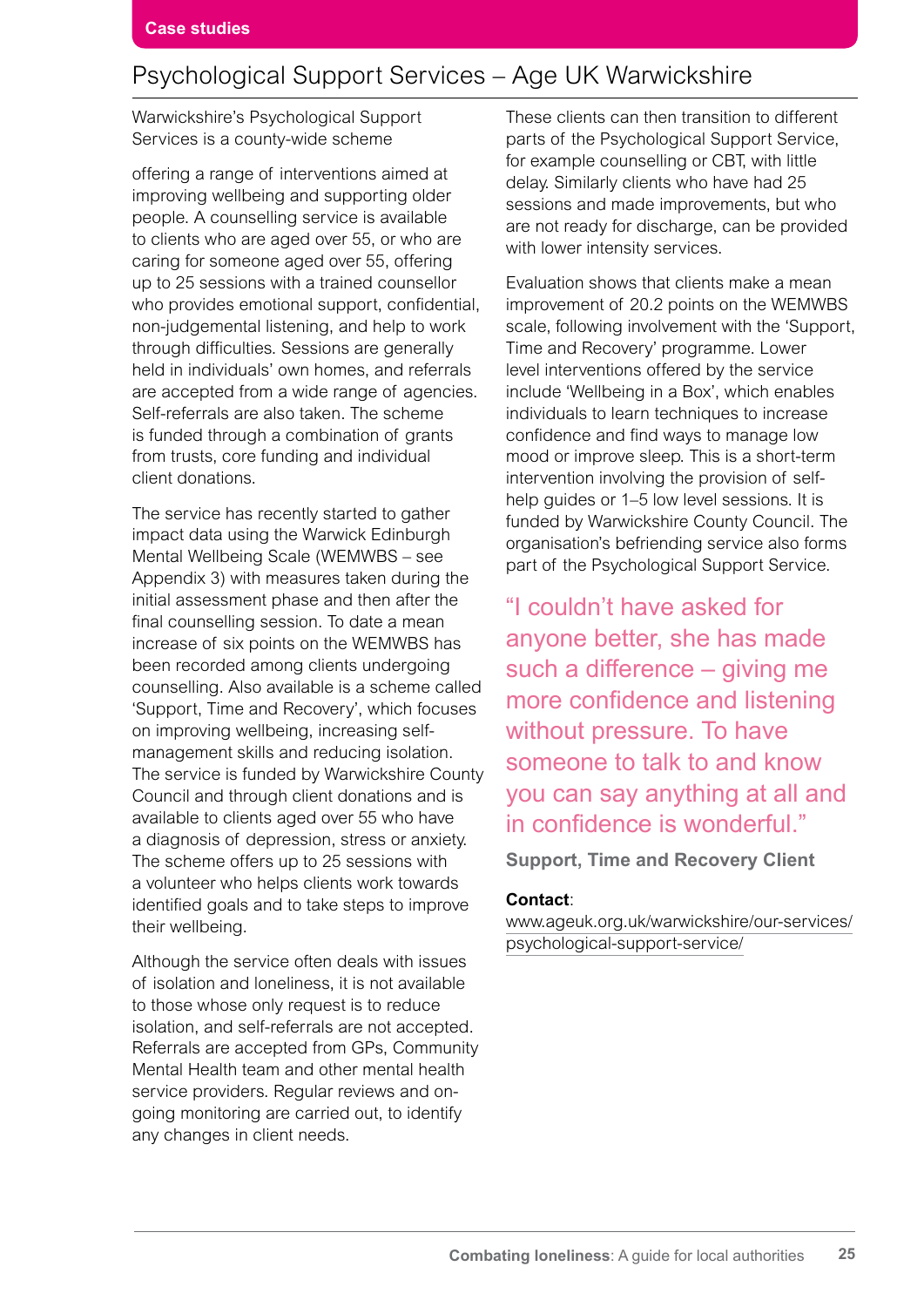### Springboard Cheshire

Springboard is a partnership between Age UK Cheshire and Cheshire Fire and Rescue Services (CFRS) that uses advanced data sharing to target home visits to older people by CFRS staff, who act as a gateway to a range of early intervention and support activity.

Springboard was developed out of a desire to maximise the value of the CFRS's work to provide safety advice and information to older people. In 2005 CFRS and Age UK Cheshire started to work together with the local authority and NHS to identify data sets that would help pinpoint older people who were most likely to be in need of support, due to the presence of a range of risk factors for poor wellbeing in later life.

A data sharing protocol was established to allow CFRS to use 'personal' NHS data, and this is overlaid with information from the index of multiple deprivation, MOSAIC and other open data sets, for example on households receiving assisted bin collections. Using this information Springboard delivers around 30,000 'smart' home visits per year. They have a 98 per cent success rate in being invited into homes, due to the trusted brands of partners CFRS and Age UK.

At each visit a 'contact assessment form' is used as a gateway to a menu of support options including help with building or improving social networks, healthy lifestyles, advice and information, maximising income and reducing unnecessary expenditure, as well as receiving fire safety advice from CFRS. Social isolation is addressed by connecting people to local resources, signposting to befriending services, tea/ coffee clubs, social and leisure networks and Men's Sheds schemes, maximising income, and offering lifestyle and confidence building, educational opportunities and opportunities to volunteer.

This joint community capacity approach focuses on people's capabilities rather than deficits. Springboard's work has led to more people receiving help and support at home who are below local social care eligibility levels – using community networks and developing community capacity – and an increase in the number of older people who are involved with their communities.

## "I now feel far more confident, it's a great comfort to know that you are there."

#### **Contact**:

[www.cheshirefire.gov.uk/partnerships/](http://www.cheshirefire.gov.uk/partnerships/springboard) [springboard](http://www.cheshirefire.gov.uk/partnerships/springboard)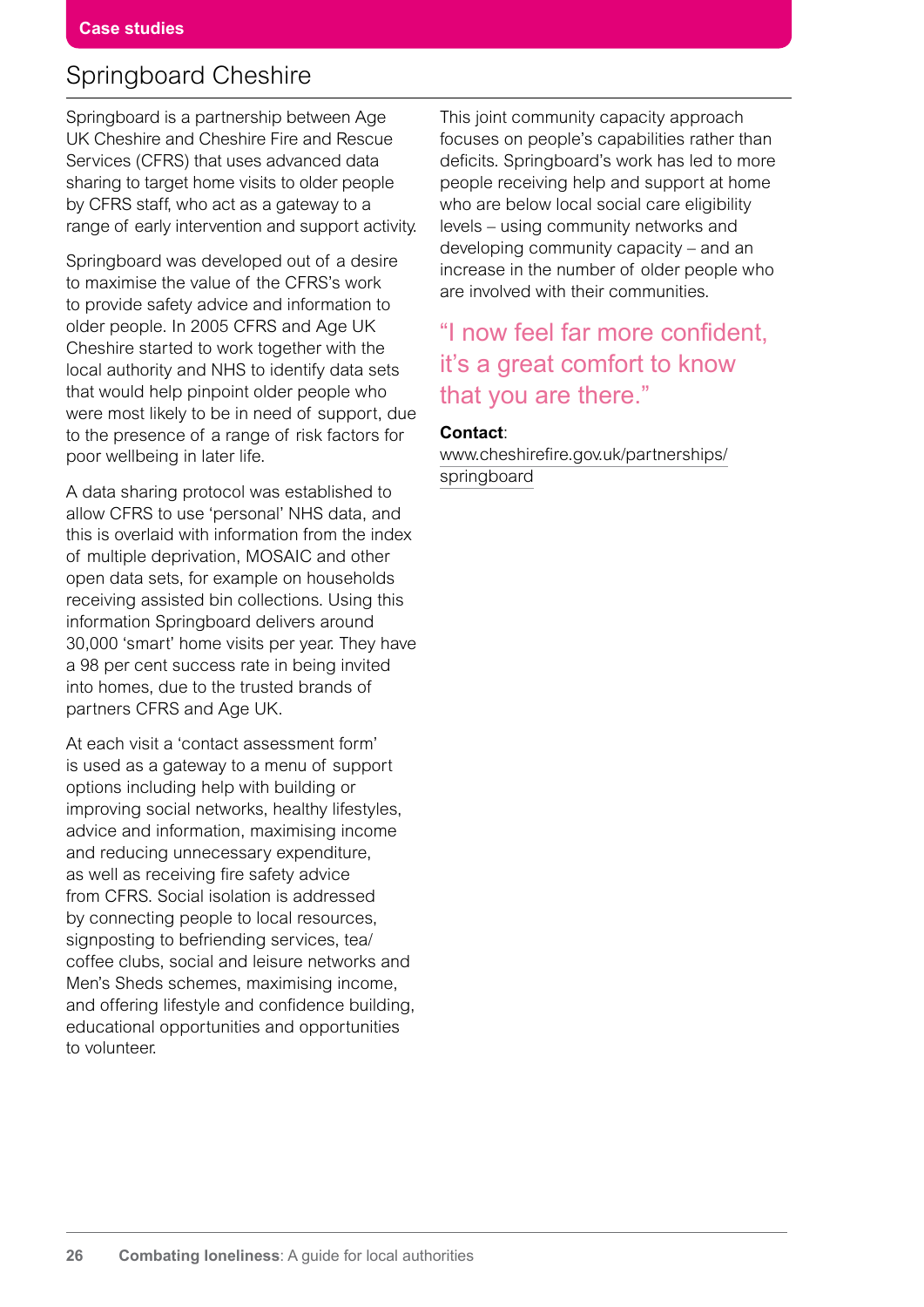### Shopping service enables older residents

Age UK Kensington and Chelsea's shopping service enables older residents of the borough who are unable to use public transport to do their shopping, while also providing an opportunity to socialise. Older people are transported to a local supermarket, for an extended trip over lunchtime, to shop, enjoy a meal and socialise.

Referrals to the scheme come from a range of sources including social services, friends, family and self-referrals. A home visit is undertaken to ensure that the individual meets the criteria for the service. Once accepted, clients are free to ring and request a place on the trips.

There are two trips per week and places are allocated largely on a first-come-firstserved basis, although other factors – such as time since last trip and level of support needed – are taken into account. No advance bookings are taken, and clients are advised that generally speaking they will be allocated a place no more than once a fortnight.

Older people are collected at their homes by volunteers using a minibus from Westway Community Transport, and are taken to one of the local supermarkets, according to a rota. Volunteers support shoppers from the moment they leave their houses to their return – while some clients need to be pushed in a wheelchair, others simply need help carrying shopping to the kitchen.

The service is funded by the local authority the Royal Borough of Kensington and Chelsea and the money goes towards the cost of the transport and the coordination of the service. Clients make a £1.50 contribution towards the costs. The cost of the trips is around £15, or £4 per hour, per client – a substantial saving on the cost of using a home care service.

The service provides additional benefits in ensuring client can choose their own shopping and get cash back, are able to leave the house, and can have a cooked meal and socialise with others they feel comfortable with.

An internal evaluation in 2012, based on a members' survey emphasised the value shoppers placed on the social contact provided by the service.

"The only day I leave the house is Wednesday when I go to the shops with Age UK Kensington and Chelsea. It is great to meet other shoppers. Everyone is very friendly and you always feel welcome to the group. Volunteers will push my chair around the shop and will assist me to get on and off the bus. I have carers who come daily to help me at home but it is good to leave the house and meet other people. I particularly enjoy the time we spend at the restaurant when we chat and have a meal together."

#### **Contact**:

[www.ageuk.org.uk](http://www.ageuk.org.uk)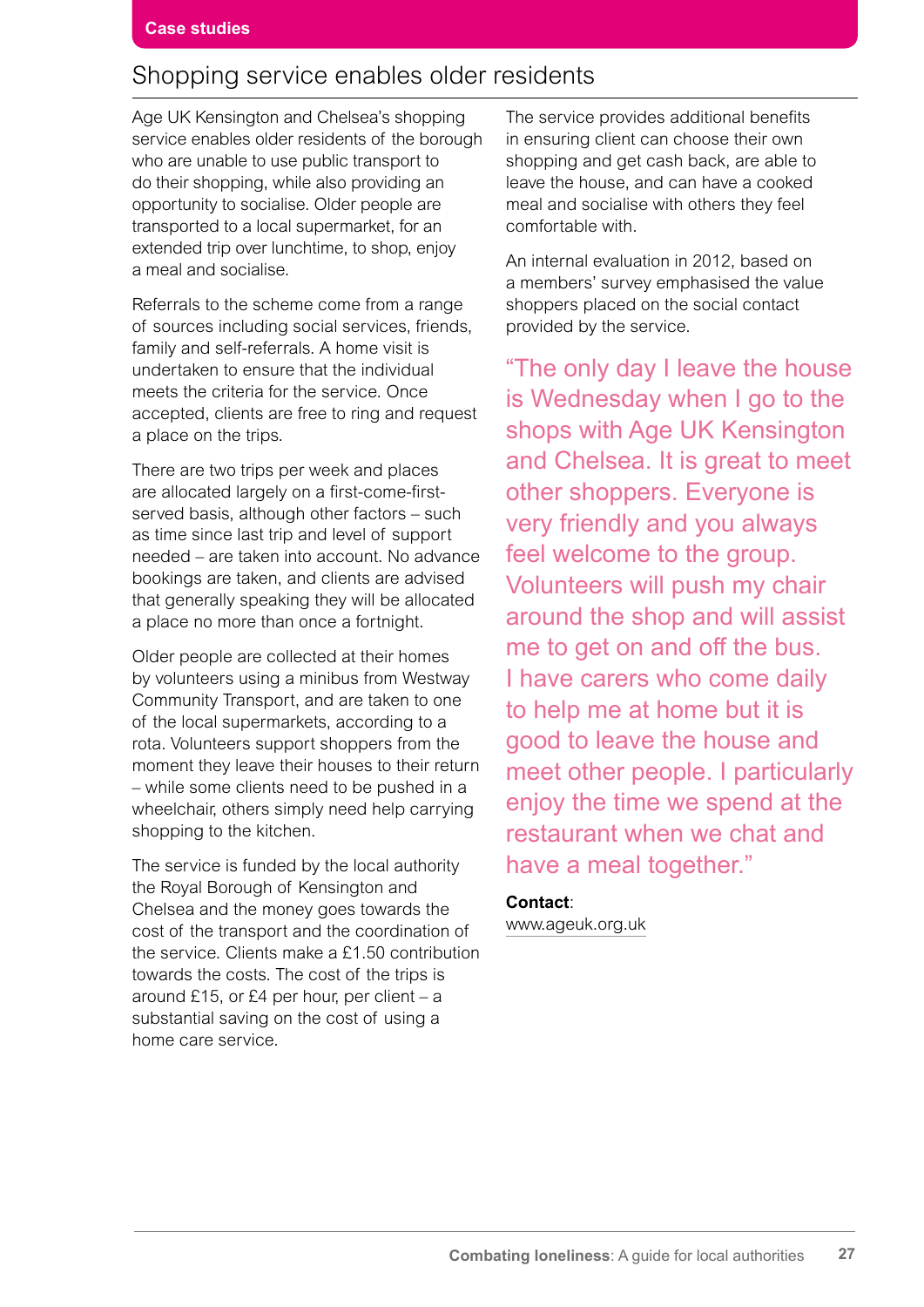### Contact the Elderly

Contact the Elderly operate a lifeline of friendship organising free monthly Sunday afternoon tea parties for people aged 75 and over, who live alone with little or no support from friends, family or statutory services. The provision of transport is integral to the model as guests are collected from home and driven to tea parties by a regular volunteer driver. There are currently over 7,300 volunteers supporting over 4,500 older people in 560 groups across England, Scotland and Wales.

Each tea party group is formed of six to eight older guests, three to four volunteer drivers, a bank of volunteer hosts and a volunteer coordinator. The group visits a different host each month but the volunteer drivers stay the same, ensuring that friendships are formed over time.

Older people are allocated to a local group on completion of an application form. The charity accepts referrals from third parties including other charities, healthcare professionals (including GPs and Occupational Therapists), long distance friends and family. The groups are promoted through local print media, by existing volunteers and guests, social services and with leaflets and posters. More recently the charity has been working with the emergency services (particularly the Fire Service) and GPs to reach out to some of the most isolated older people.

The charity is funded primarily by trusts (48 per cent) and corporate supporters (27 per cent). The remainder is made up of grants (10 per cent), individual and community giving (11 per cent) and legacies (3 per cent). To launch a new Contact the Elderly group and support it for 12 months costs the charity around £5,200; maintaining an existing group costs around £620 per year. Contact the Elderly calculates that if volunteers were replaced by staff the cost of running each group would be approximately £7,000 per year.

In May 2014 a survey of 1,200 guests highlighted the profound difference tea parties make:

- 96 per cent of guests say the tea parties give them something to look forward to
- almost 90 per cent have made friends with volunteers
- over 80 per cent have made friends with other guests
- 80 per cent of guests feel happier as a result of joining a group
- almost 80 per cent feel less lonely since joining a group.

Participant quote:

"The volunteers are absolutely wonderful, wonderful people. You can't find better people. They have a smile on their face every time they pick you up, a smile on their face every time they drop you off. Nothing is too much for them. It's made my life more than just sitting at home all day."

#### **Contact**:

[www.contact-the-elderly.org.uk/](http://www.contact-the-elderly.org.uk/)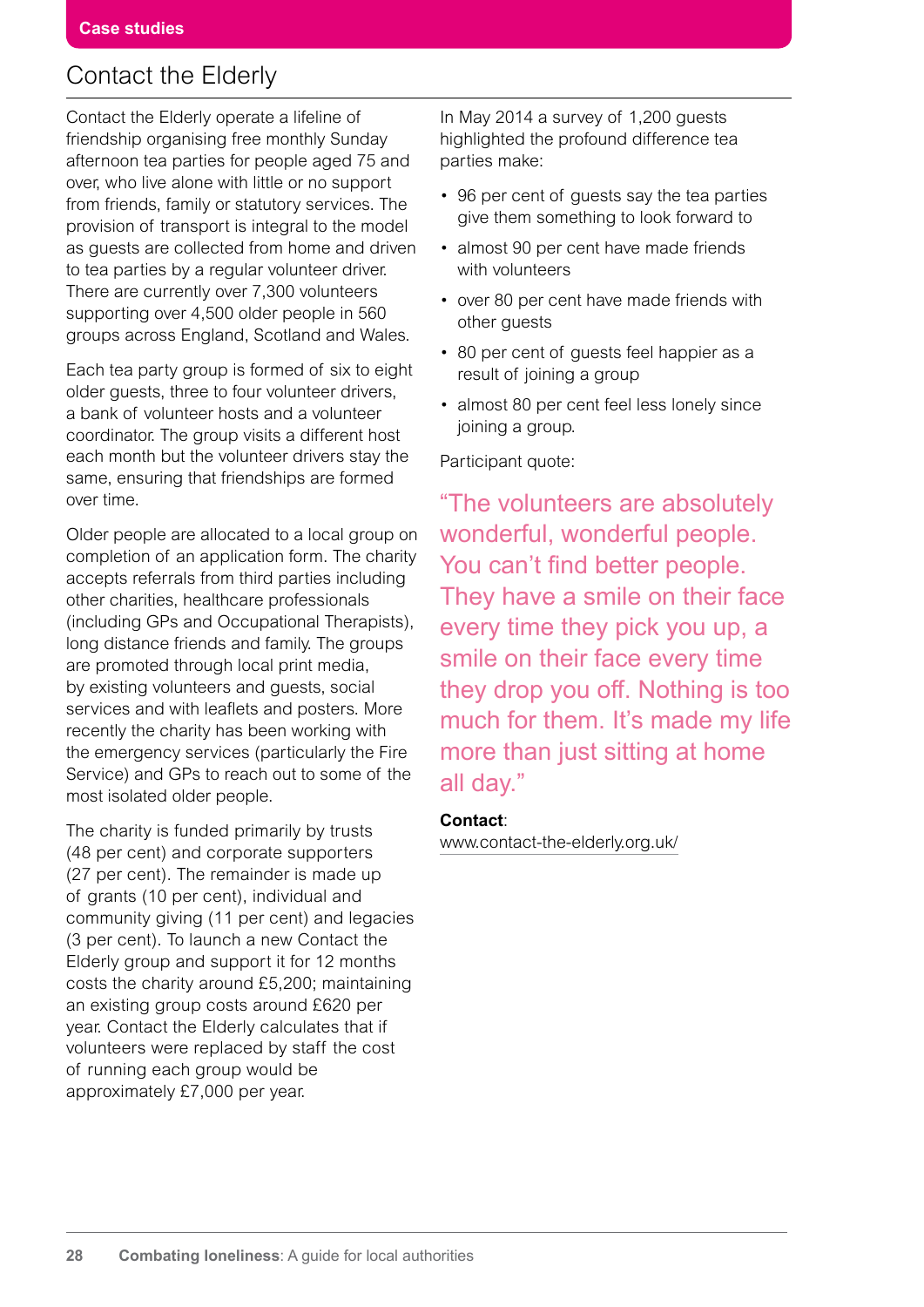### Leeds Seniors Network

The Leeds Seniors Network aims to work with and enhance natural linkages; skilling up local people to be even more effective at making connections, and supporting networks and groups. The overall aim is to support older people to live longer at home, have an active social life and remain integrated in their local community.

It is part of the SeNS European Project (Seniors Network Support) and is based around the idea of developing better networks and connections between older people and their friends/families in local communities. There are two elements to the SeNS project in Leeds:

- recruiting Community Connectors through an asset based community development (ABCD) approach in three areas of the city – Calverley, Middleton and Harehills
- linking virtual and actual networks.

#### **Community Connectors:**

Three third sector Neighbourhood Network Schemes have been commissioned to act as Community Builders to recruit volunteer 'Community Connectors' to identify and connect with people who are not already engaged with groups and activities and to support them to turn their ideas for community activity into actions. These individuals come from a wide range of backgrounds and have a whole range of 'day jobs' – they are selected because of their strong networks in the community and their willingness to help make things happen. Each area has a small amount of seed funding (Small Sparks Fund), to help develop actions.

#### **Linking virtual and actual networks:**

This programme helps individuals, groups and organisations who work with older people to improve their IT skills, with a view to helping those older people who cannot get out and about to maintain their connections and join groups using the Internet.

The project cost £84,000 in total, which was 50 per cent funded by the European Union and matched by Leeds City Council. Part of the funding was to cover management of the project, part to award as small grants to seed fund ideas and activities.

The project is being independently evaluated. The learning from the SeNS project will be rolled out as part of Time to Shine, a city wide initiative, being funded as part of the Big Lottery Fund Ageing Better Programme.

"The people I've connected have helped each other. I won't say they've necessarily become close friends, but it's about other people feeling useful and helping them feel useful, that they still have skills… The thing I feel most proud of is that I got people talking to each other." **Community Connector**

#### **Contact**:

[campaigntoendloneliness.org/guidance/case](http://campaigntoendloneliness.org/guidance/case-study/seniors-network/)[study/seniors-network/](http://campaigntoendloneliness.org/guidance/case-study/seniors-network/)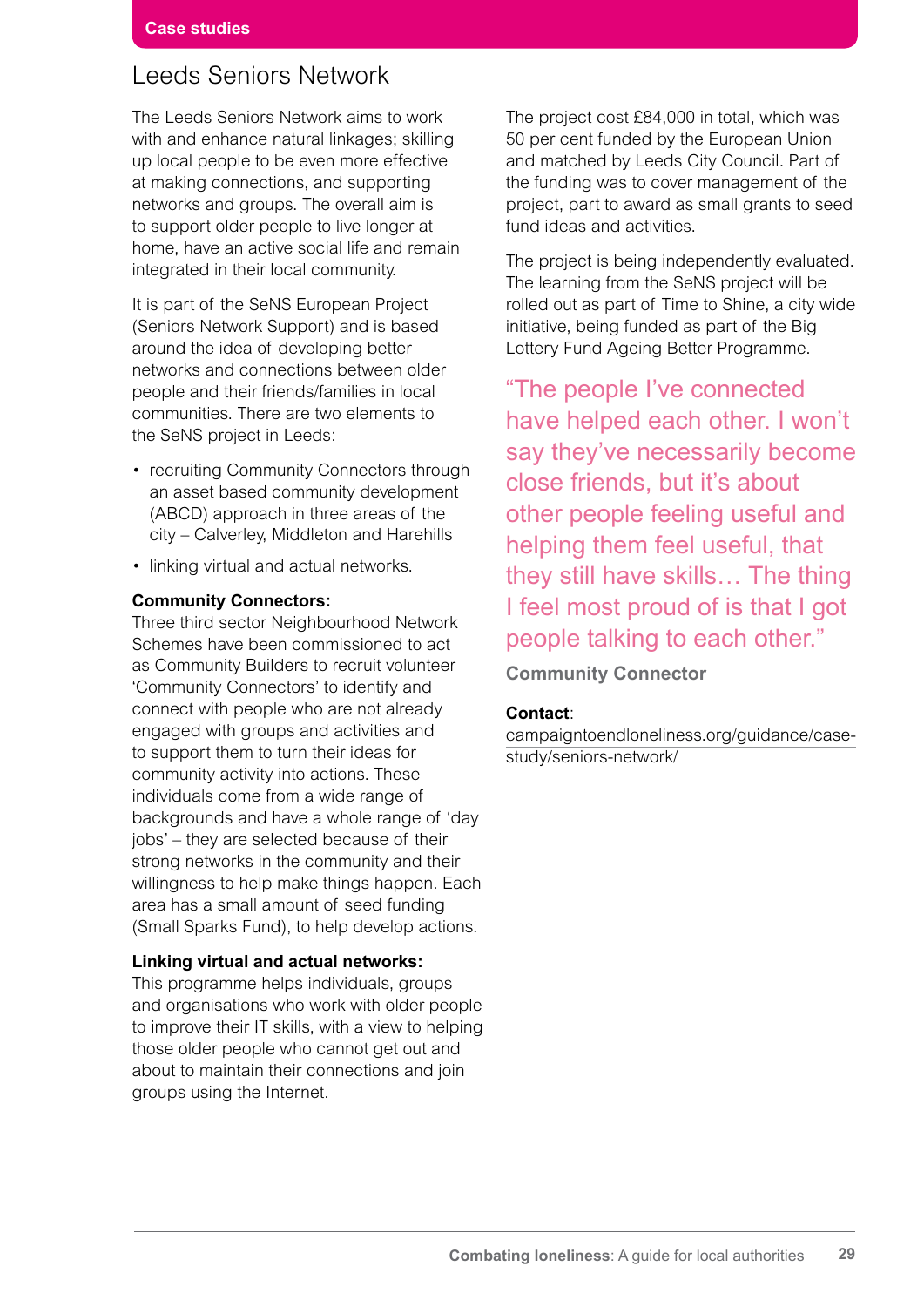### Viridian provides social housing and Active Online

Viridian provides social housing and Active Online is their free Internet training scheme for residents aged 50 and over. The scheme provides free one-to-one training sessions in individual's own homes, and no computer equipment or Internet connection is needed to participate, as trainers bring tablets with them.

The project started with a pilot, which tested both one-to-one and group-based models of training, and trained 80 residents aged 50 and above. This has now been rolled out to all areas in which Viridian works. Two hundred and fifty residents have signed up since January 2014, and the target is to have 300 residents signed up by January 2015.

The scheme now operates on a one-to-one basis only, as the pilot showed that this model worked better both for Viridian and its residents. Viridian works with two trainers: Student@Home (who provide the majority of the sessions) and UCanDoIT (who provide specialist support and technology for residents with additional needs, such as visual impairments, learning disabilities or dementia).

The scheme is advertised widely through Viridian's newsletters and website, through housing officers and scheme managers. Residents can also self-refer. Student@Home run 'taster sessions' at retirement schemes, and residents aged over 50 who do not live in retirement schemes are called directly to offer training.

Viridian is committed to ensuring all customers have access to the training and therefore has invested in the Active Online project. The average cost per person during the pilot phase was £373, with an extra £90 per resident spent on purchasing a tablet. However the scheme no longer provides free tablets or Internet connection as it was found that after training, most residents were happy to buy their own equipment.

The pilot phase of the project was fully evaluated and found that:

- 76 per cent of residents found a tablet easy to use
- 61 per cent felt more in touch with the world around them
- 80 per cent of the participants found their new skills valuable
- residents enjoyed using online games as it kept their minds active
- residents used Skype to stay in touch with family and friends.

"I just click on and I can Skype Greece where my other family is. I can Skype them and see them, you know it is out of this world."

#### **Contact**:

[www.ucandoit.org.uk/news/reaching-new](www.ucandoit.org.uk/news/reaching-new-audiences)audiences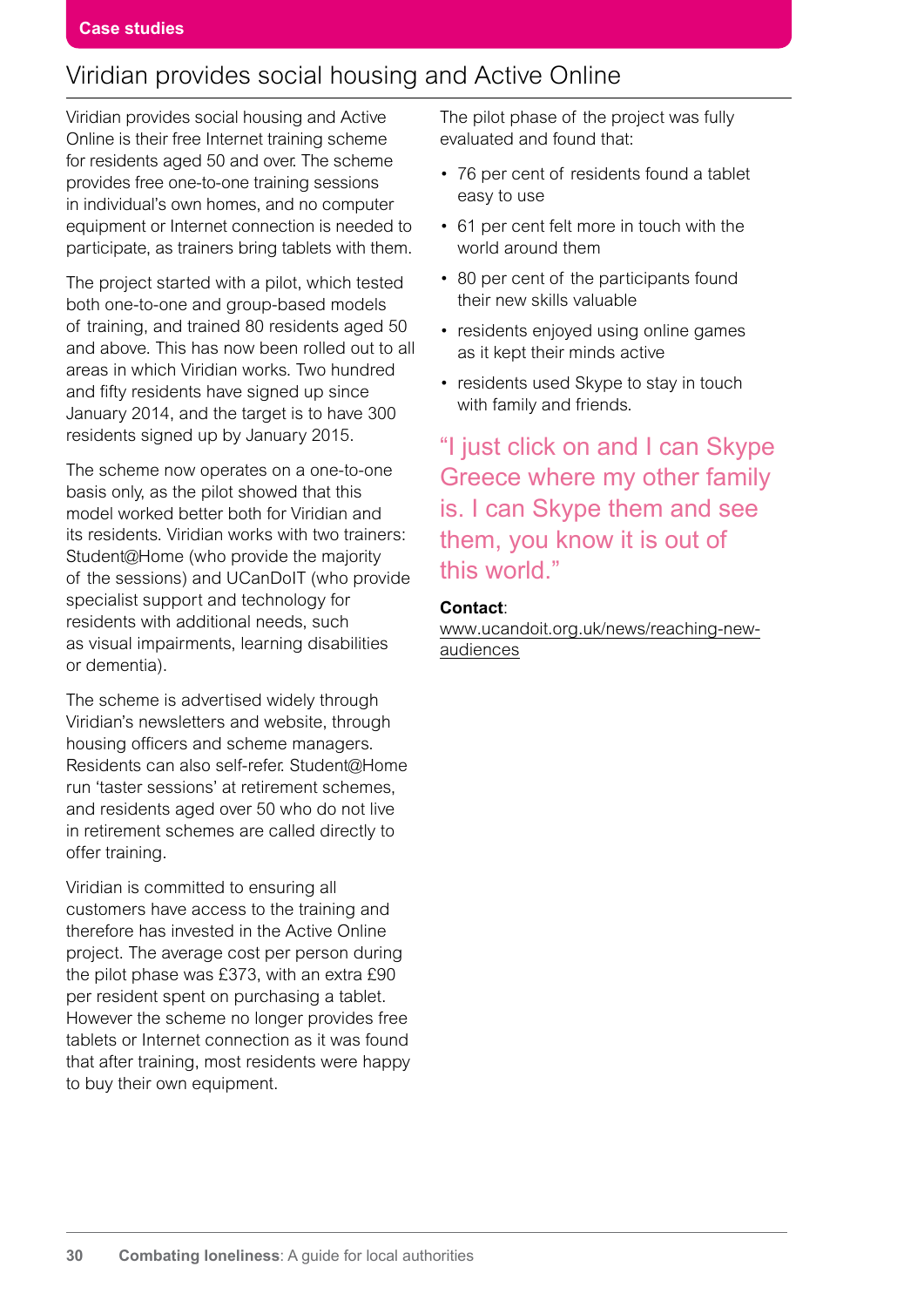# **Where to get more information**

**Age UK** is the country's largest charity dedicated to helping everyone make the most of their later life. Age UK provides a wide range of services and its information and advice reaches 5 million people each year. The Age UK network comprises around 170 local Age UKs reaching most of England. Our family also includes Age Cymru, Age NI and Age Scotland.

Tackling loneliness in later life is a key priority for Age UK, that's why we recently launched our 'No one should have no one' campaign. To find out more about our work to combat loneliness, and about your local Age UK, please visit [www.ageuk.org.uk/no-one/](http://www.ageuk.org.uk/no-one/)

For more information on our loneliness risk index and mapping, please contact our research team at research@ageuk.org.uk

**The Campaign to End Loneliness** believes that no one who wants company should be without it. Our work inspires thousands of organisations and people to do more to tackle the health threat of loneliness in older age through community action, good practice and evidence.

Age UK Oxfordshire, Independent Age, Manchester City Council, Royal Voluntary Service and Sense provide governance and strategic direction for Campaign. We are network of over 800 organisations and over 2000 supporters across the UK and work to:

- keep loneliness in the news and high on the social policy agenda
- promote higher quality and more effective support from service providers
- campaign for local authorities and commissioners to take a leadership role on reducing loneliness in later life in their local populations.

The Campaign to End Loneliness has produced an online guidance resource for local authorities and commissioners that is regularly updated with factsheets, casestudies, videos and templates.

Visit [campaigntoendloneliness.org/guidance/](http://campaigntoendloneliness.org/guidance/strategic-approach/) [strategic-approach/](http://campaigntoendloneliness.org/guidance/strategic-approach/) or email us at info@campaigntoendloneliness.org.uk for more information and to contribute new case studies to the guidance.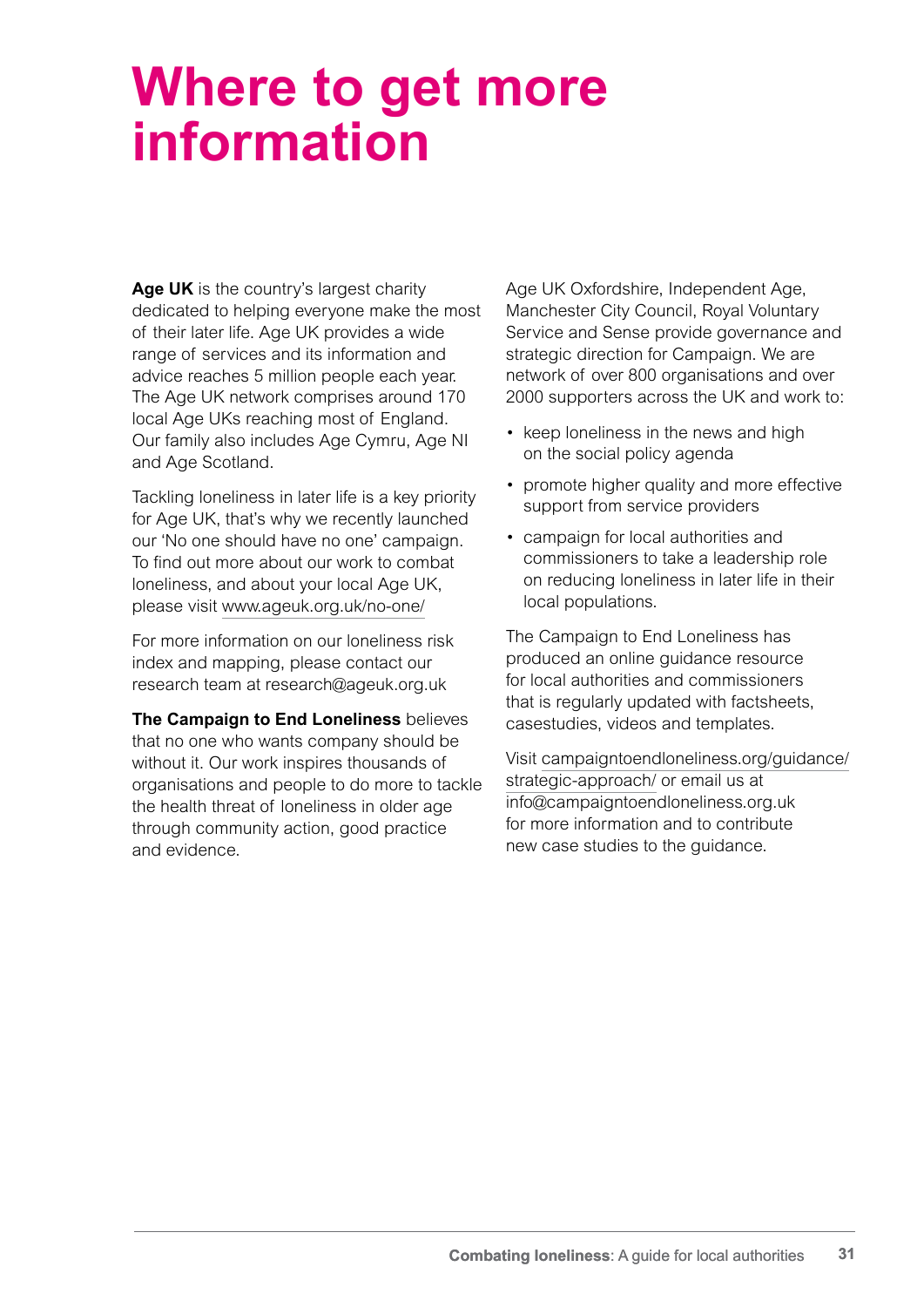# **Useful research**

[www.campaigntoendloneliness.org/wp](http://www.campaigntoendloneliness.org/wp-content/uploads/Promising-approaches-to-reducing-loneliness-and-isolation-in-later-life.pdf)[content/uploads/Promising-approaches-to](http://www.campaigntoendloneliness.org/wp-content/uploads/Promising-approaches-to-reducing-loneliness-and-isolation-in-later-life.pdf)[reducing-loneliness-and-isolation-in-later-life.](http://www.campaigntoendloneliness.org/wp-content/uploads/Promising-approaches-to-reducing-loneliness-and-isolation-in-later-life.pdf) [pdf](http://www.campaigntoendloneliness.org/wp-content/uploads/Promising-approaches-to-reducing-loneliness-and-isolation-in-later-life.pdf)

[www.campaigntoendloneliness.org/wp](http://www.campaigntoendloneliness.org/wp-content/uploads/CEL-Hidden-People-report-final.pdf)[content/uploads/CEL-Hidden-People-report](http://www.campaigntoendloneliness.org/wp-content/uploads/CEL-Hidden-People-report-final.pdf)[final.pdf](http://www.campaigntoendloneliness.org/wp-content/uploads/CEL-Hidden-People-report-final.pdf)

[www.campaigntoendloneliness.org/wp](http://www.campaigntoendloneliness.org/wp-content/uploads/Loneliness-Measurement-Guidance1.pdf)[content/uploads/Loneliness-Measurement-](http://www.campaigntoendloneliness.org/wp-content/uploads/Loneliness-Measurement-Guidance1.pdf)[Guidance1.pdf](http://www.campaigntoendloneliness.org/wp-content/uploads/Loneliness-Measurement-Guidance1.pdf)

Measuring National Well-being, Insights into Loneliness, Older People and Well-being, ONS 2015

[www.ons.gov.uk/ons/rel/wellbeing/measuring](http://www.ons.gov.uk/ons/rel/wellbeing/measuring-national-well-being/older-people-s-well-being/art-older-people-s-well-being--2015.html)[national-well-being/older-people-s-well-being/](http://www.ons.gov.uk/ons/rel/wellbeing/measuring-national-well-being/older-people-s-well-being/art-older-people-s-well-being--2015.html) [art-older-people-s-well-being--2015.html](http://www.ons.gov.uk/ons/rel/wellbeing/measuring-national-well-being/older-people-s-well-being/art-older-people-s-well-being--2015.html)

Victor, C. (2011) 'Loneliness in Older Age – the UK perspective', in Safeguarding the Convoy – A Call to Action from the Campaign to End Loneliness, Age UK Oxfordshire, 2011, pp. 23-31

Holt-Lunstad J, Smith TB, Layton JB. (2010), Social Relationships and Mortality

Risk: A Meta-analytic Review, PLoS Med 7(7): e1000316)

Cattan, M, White, M, Bond, J and Learmouth, A. (2005), Preventing social isolation and loneliness among older people: a systematic review of health promotion interventions. Ageing and Society 25, pp. 41–67

Windle, K, Francis, J, Coomber, C. Preventing loneliness and social isolation: interventions and outcomes, Social Care Institute for Excellence, 2011

Cattan, Mima (2009) Loneliness, interventions. In: The Encyclopedia of human relationships. Sage, London

IAPT Older People Positive Practice Guide, Department of Health, 2009